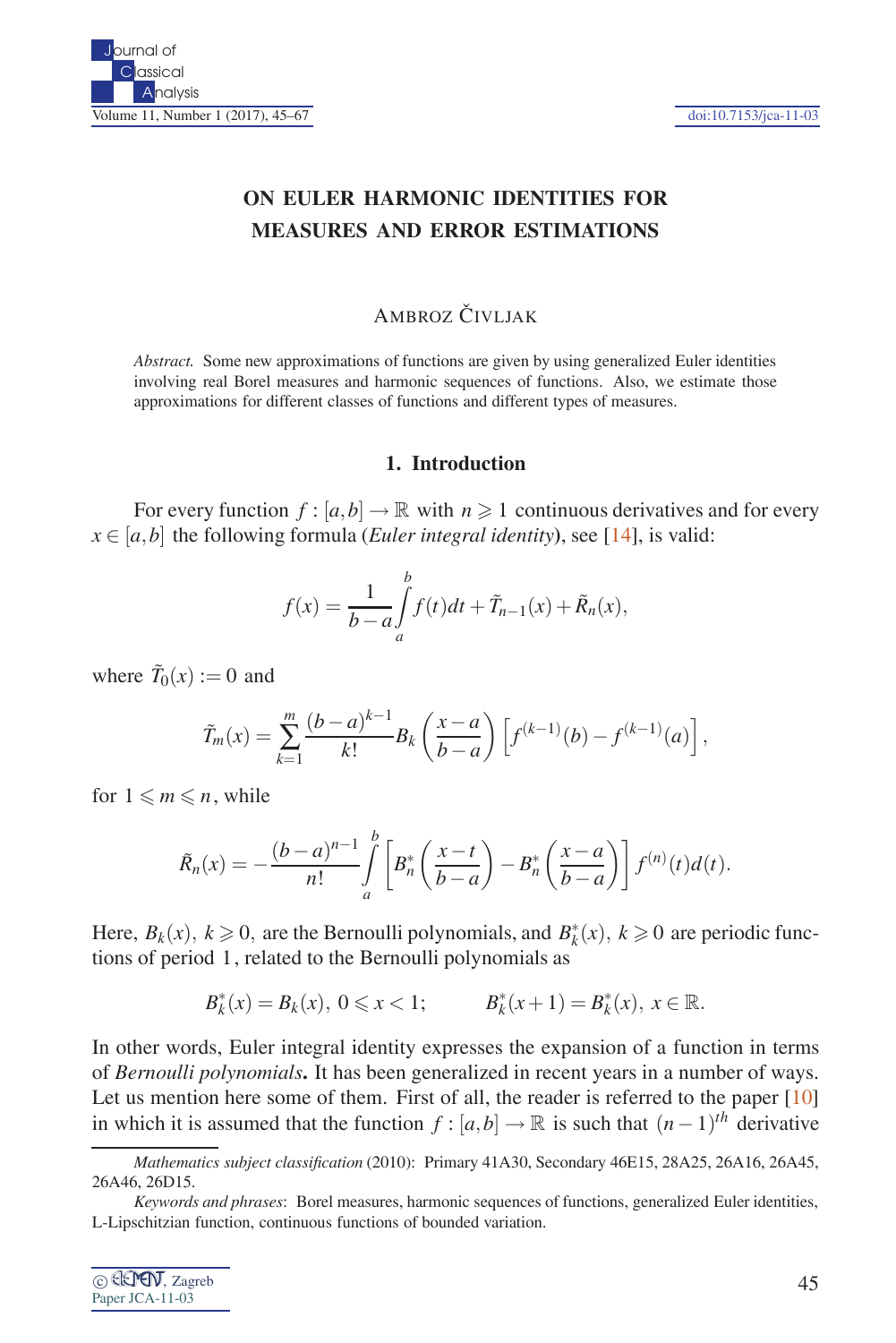*f*<sup>(*n*−1)</sup> is continuous function of bounded variation on [*a*,*b*] for some *n* ≥ 1. Further natural generalization of such results, see [11], arises by replacing the Bernoulli polynomials with an arbitrary *harmonic sequence of polynomials*, i.e. the sequence of polynomials satisfying

$$
P'_k(t) = P_{k-1}(t), \ k \geq 1; \ P_0(t) = 1.
$$

The next generalization is obtained by replacing harmonic sequence of polynomials with a harmonic sequence of functions generated by some weight function. More precisely:

For  $a, b \in \mathbb{R}$ ,  $a < b$ , let  $w : [a, b] \to [0, \infty)$  be a probability density function i.e. integrable function satisfying  $\int_a^b w(t)dt = 1$ . For  $n \ge 0$  and  $t \in [a,b]$  let

$$
w_n(t) = \frac{1}{(n-1)!} \int_a^t (t-s)^{n-1} w(s) ds, \ \ n \geq 1; \ w_0(t) = w(t).
$$

It is well known that  $w_n$  is equal to the *n*-th indefinite integral of *w*, being equal to zero at *a*, i.e.  $w_n^{(n)}(t) = w(t)$  and  $w_n(a) = 0$ , for every  $n \ge 1$ . A sequence of functions  $H_n : [a,b] \to \mathbb{R}, n \geq 0$ , is called *w* -*harmonic sequence of functions* on [*a*,*b*] if

$$
H'_n(t) = H_{n-1}(t), \ n \geq 1; \ H_0(t) = w(t), \ t \in [a, b].
$$

The sequence  $(w_n, n \geq 0)$  is an example of *w*-harmonic sequence of functions on  $[a,b]$ .

Let  $f$  :  $[a,b] \to \mathbb{R}$  be such that  $f^{(n-1)}$  is a continuous function of bounded variation on  $[a,b]$  for some  $n \ge 1$ . In a recent paper [1] two identities named the *weighted Euler harmonic identities* were proved. The first weighted Euler harmonic identity is

$$
f(x) = \int_{a}^{b} f_{x}(t)w(t)dt + \tilde{S}_{n}(x) + \tilde{R}_{n}^{1}(x)
$$
 (1)

and the second one is

$$
f(x) = \int_{a}^{b} f_{x}(t)w(t)dt + \tilde{S}_{n-1}(x) + [H_{n}(a) - H_{n}(b)]f^{(n-1)}(x) + \tilde{R}_{n}^{2}(x),
$$
 (2)

where  $(H_n, n \geq 1)$  is *w*-harmonic sequence of functions on  $[a, b]$ ,

$$
\tilde{S}_m(x) = \sum_{k=1}^m H_k(x) \left[ f^{(k-1)}(b) - f^{(k-1)}(a) \right] + \sum_{k=2}^m \left[ H_k(a) - H_k(b) \right] f^{(k-1)}(x),
$$

for  $1 \leq m \leq n$ , with convention

$$
\tilde{S}_1(x) = H_1(x) [f(b) - f(a)],
$$

and

$$
f_x(t) = \begin{cases} f(a+x-t), & a \leq t \leq x \\ f(b+x-t), & x < t \leq b \end{cases},
$$
\n(3)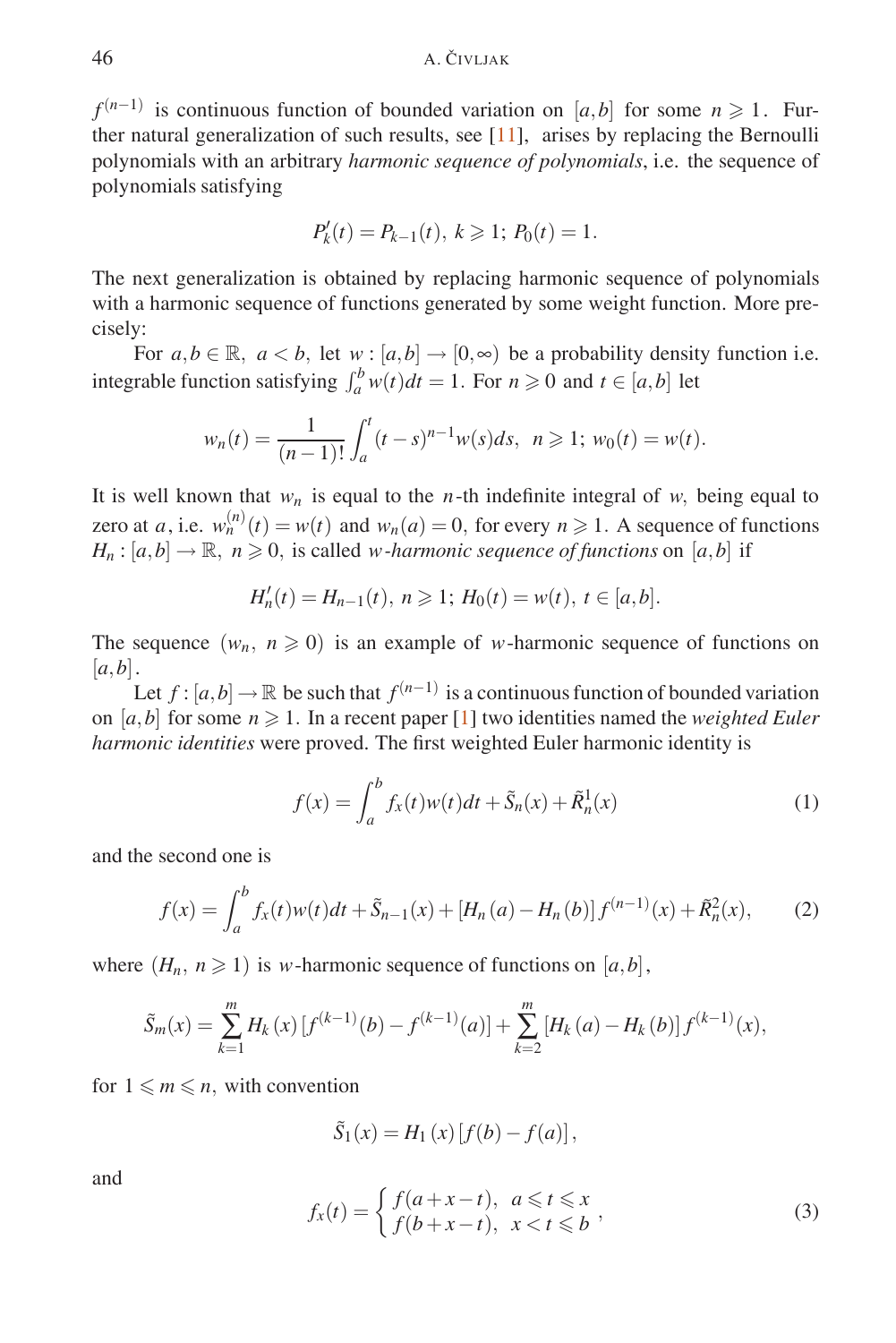while

$$
\tilde{R}_n^1(x) = -(b-a)^n \int_{[a,b]} H_n^* \left( \frac{x-t}{b-a} \right) d f^{(n-1)}(t)
$$

and

$$
\tilde{R}_n^2(x) = -(b-a)^n \int_{[a,b]} \left[ H_n^* \left( \frac{x-t}{b-a} \right) - \frac{1}{(b-a)^n} H_n(x) \right] df^{(n-1)}(t).
$$

Here  $H_n^*$  denotes a periodic function of period 1 defined by  $H_n$  as

$$
H_n^*(t) = \frac{1}{(b-a)^n} H_n(a + (b-a)t), \ 0 \le t < 1,
$$
\n
$$
H_n^*(t+1) = H_n^*(t), \ t \in \mathbb{R}.
$$

Identities (1) and (2) hold for every  $x \in [a, b]$ . The reader can find further references to some recent results on generalizations and applications of Euler identities in [2], [13], [5], [6], [7] and [4].

The main aim of this paper is to prove analogous formulae, see Theorem 2 and Theorem 1, by replacing the *w*-harmonic sequence of functions  $(H_n, n \ge 1)$  with a new, more general sequence of piecewise defined functions, and then to estimate those approximations for different classes of functions and different types of measures. The key technical result is proved in Lemma 3. The proof is based on Weierstrass Approximation Theorem.

### **2. Generalized Euler harmonic identities**

For  $a, b \in \mathbb{R}$ ,  $a < b$ , let  $C[a, b]$  be the Banach space of all continuous functions  $f : [a, b] \to \mathbb{R}$  with the max norm

$$
||f|| = \max_{a \leq t \leq b} |f(t)|
$$

and  $M[a, b]$  the Banach space of all real Borel measures on [a, b] with the total variation norm

$$
\|\mu\| = |\mu|([a,b]) = \sup_{E_i} \sum_i |\mu(E_i)|
$$

where the sup being taken over all partitions  ${E_i}$  of  $[a, b]$ . It is well known that  $M[a, b]$ is dual of  $C[a,b]$ , i.e.  $M[a,b] = C^*[a,b]$ . In the rest of the paper we use the notation

$$
\int_{[a,b]} F(s) d\mu(s)
$$

to denote the Lebesgue integral of *F* over  $[a, b]$  with respect to the measure  $\mu$ , while for a given function  $\varphi$  :  $[a,b] \to \mathbb{R}$  of bounded variation

$$
\int_{[a,b]} F(s)d\varphi(s)
$$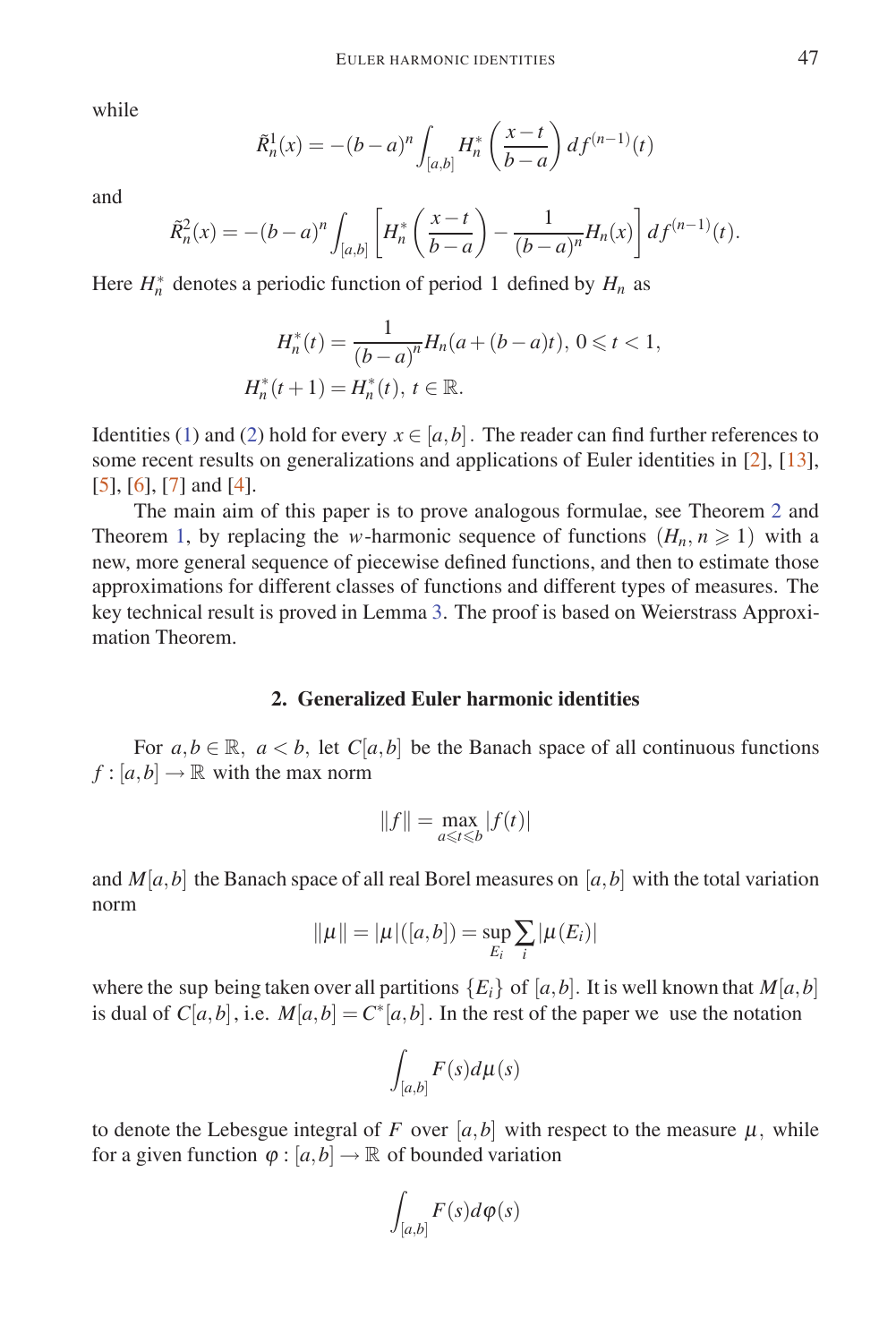denotes Lebesgue-Stieltjes integral of *F* over [ $a$ ,  $b$ ] with respect to  $\varphi$ . Also, by

$$
\int_{a}^{b} F(s)ds
$$

we denote the usual Lebesgue integral of  $F$  over  $[a, b]$ .

To make reading easier, let us recall here some notations and properties of the  $\mu$ -harmonic sequence of functions defined and stated in [3].

For  $\mu \in M[a, b]$  define the function  $\check{\mu}_n : [a, b] \to \mathbb{R}, n \geq 1$ , by

$$
\check{\mu}_n(t) = \frac{1}{(n-1)!} \int_{[a,t]} (t-s)^{n-1} d\mu(s).
$$

For  $n = 1$ ,

$$
\check{\mu}_1(t) = \int_{[a,t]} d\mu(s) = \mu([a,t]), \ a \leq t \leq b,
$$

which means that  $\mu_1$  is equal to the distribution function of  $\mu$ .

Note that

$$
\breve{\mu}_{n+1}(t) = \int_a^t \breve{\mu}_n(s)ds, \ a \leq t \leq b, \ n \geq 1.
$$

This means that for  $n \ge 1$ ,  $\mu_{n+1}$  is differentiable at almost all points of  $[a,b]$  and  $\mu'_{n+1} = \mu_n$  almost everywhere on [*a*,*b*] with respect to Lebesgue measure.

Using the Fubini theorem we can easily get the following formula

$$
\check{\mu}_n(t) = \frac{1}{(n-2)!} \int_a^t (t-s)^{n-2} \check{\mu}_1(s) ds, \ a \leq t \leq b, \ n \geq 2.
$$

From this formula we see immediately that  $\check{\mu}_n(a) = 0, n \geq 2$ .

If  $\mu \geq 0$ , then  $\mu_n$ ,  $n \geq 1$ , is nonnegative and nondecreasing function.

Note that function  $g(s) = (t - s)^{n-1}$  is nonincreasing on [*a*,*t*] so that from the first expression for  $\tilde{\mu}_n(t)$  we get the estimate

$$
|\check{\mu}_n(t)| \leq \frac{(t-a)^{n-1}}{(n-1)!} ||\mu||, a \leq t \leq b, n \geq 1.
$$

DEFINITION 1. A sequence of functions  $P_n : [a,b] \to \mathbb{R}, n \geq 1$ , is called a  $\mu$ *harmonic sequence of functions* on [*a,b*] if

$$
P_1(t) = c + \check{\mu}_1(t), \ a \leqslant t \leqslant b,
$$

for some  $c \in \mathbb{R}$ , and

$$
P_{n+1}(t) = P_{n+1}(a) + \int_a^t P_n(s)ds, \ a \leq t \leq b, \ n \geq 1.
$$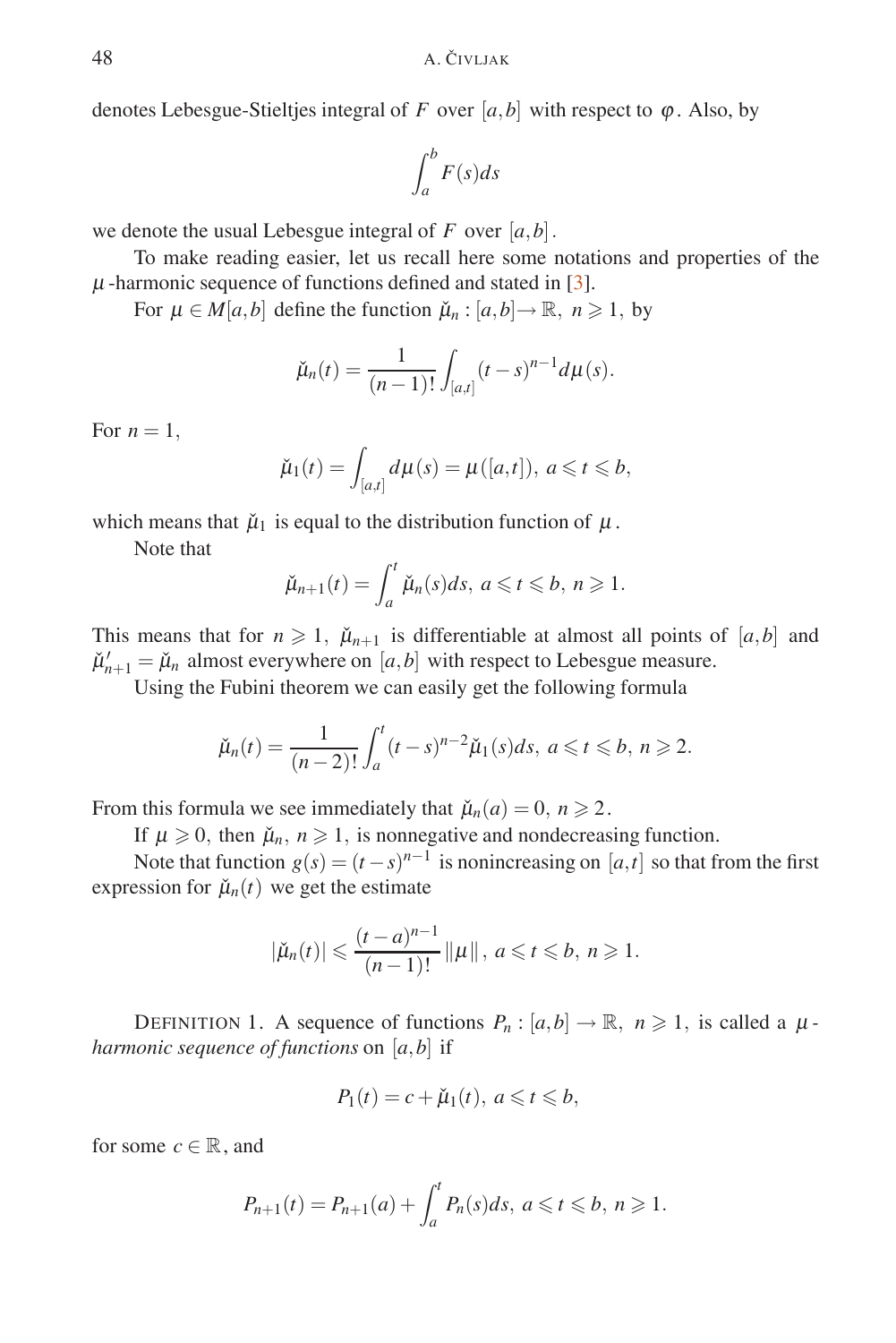Since  $P_{n+1}$ ,  $n \geq 1$  is defined as an indefinite Lebesgue integral of  $P_n$ , it is well known that  $P_{n+1}$ ,  $n \ge 1$  is an absolutely continuous function,  $P'_{n+1} = P_n$ , a.e. on [a, b] with respect to Lebesgue measure, and for every  $f \in C[a, b]$  we have

$$
\int_{[a,b]} f(t) dP_{n+1}(t) = \int_a^b f(t) P_n(t) dt, \ n \geq 1.
$$

The sequence  $(\mu_n, n \geq 1)$  is an example of a  $\mu$ -harmonic sequence of functions on  $[a,b]$ .

For  $\mu \in M[a, b]$  let  $(P_n, n \ge 1)$  be a  $\mu$ -harmonic sequence of functions on  $[a, b]$ . For  $x \in [a, b]$ , define function  $K_n : [a, b] \times [a, b] \rightarrow \mathbb{R}$ , for  $n \ge 1$ , by

$$
K_n(x,t) = \begin{cases} P_n(b-x+t), a \leq t \leq x \\ P_n(a-x+t), x < t \leq b \end{cases} \tag{4}
$$

for  $a \leq x < b$ , and

$$
K_n(b,t) = \begin{cases} P_n(t), & a \leq t < b \\ P_n(a), & t = b \end{cases} \tag{5}
$$

Thus, for  $n \ge 2$ ,  $K_n(x, \cdot)$  is continuous on  $[a, b] \setminus \{x\}$  and has a jump of  $P_n(a)$  –  $P_n(b)$  at *x*. Note that  $K_n(x, \cdot)$ *,*  $n \geq 1$  is a function of bounded variation and for  $n \geq 1$  $1, K'_{n+1}(x, \cdot) = K_n(x, \cdot)$  a.e. on [*a*,*b*] with respect to Lebesgue measure. Also note that

$$
K_n(x, a) = K_n(x, b) = P_n(a + b - x), n \ge 1.
$$

For  $x \in [a, b]$  and a function  $F : [a, b] \to \mathbb{R}$  introduce a notation which will be used hereafter:

$$
F_x(t) = \begin{cases} F(x - a + t), & a \leq t \leq a + b - x \\ F(x - b + t), & a + b - x < t \leq b \end{cases} \tag{6}
$$

LEMMA 1. *For every*  $\mu$  *-harmonic sequence*  $(P_n, n \geq 1)$ *, integrable function g*:  $[a,b] \rightarrow \mathbb{R}$  *and*  $f \in C[a,b]$  *we have* 

$$
\int_a^b g(t)f(K_n(x,t))dt = \int_a^b g_x(t)f(P_n(t))dt,
$$

*for every*  $x \in [a,b]$ *, where*  $g_x(t)$  *is defined by* (6).

*Proof.* Follows from (4) and (5) using simple calculations,

$$
\int_{a}^{b} g(t) f(K_{n}(x, t)) dt
$$
\n
$$
= \int_{a}^{x} g(t) f(P_{n}(b-x+t)) dt + \int_{x}^{b} g(t) f(P_{n}(a-x+t)) dt
$$
\n
$$
= \int_{b-x+a}^{b} g(x-b+t) f(P_{n}(t)) dt + \int_{a}^{b-x+a} g(x-a+t) f(P_{n}(t)) dt
$$
\n
$$
= \int_{a}^{b} g_{x}(t) f(P_{n}(t)) dt. \quad \Box
$$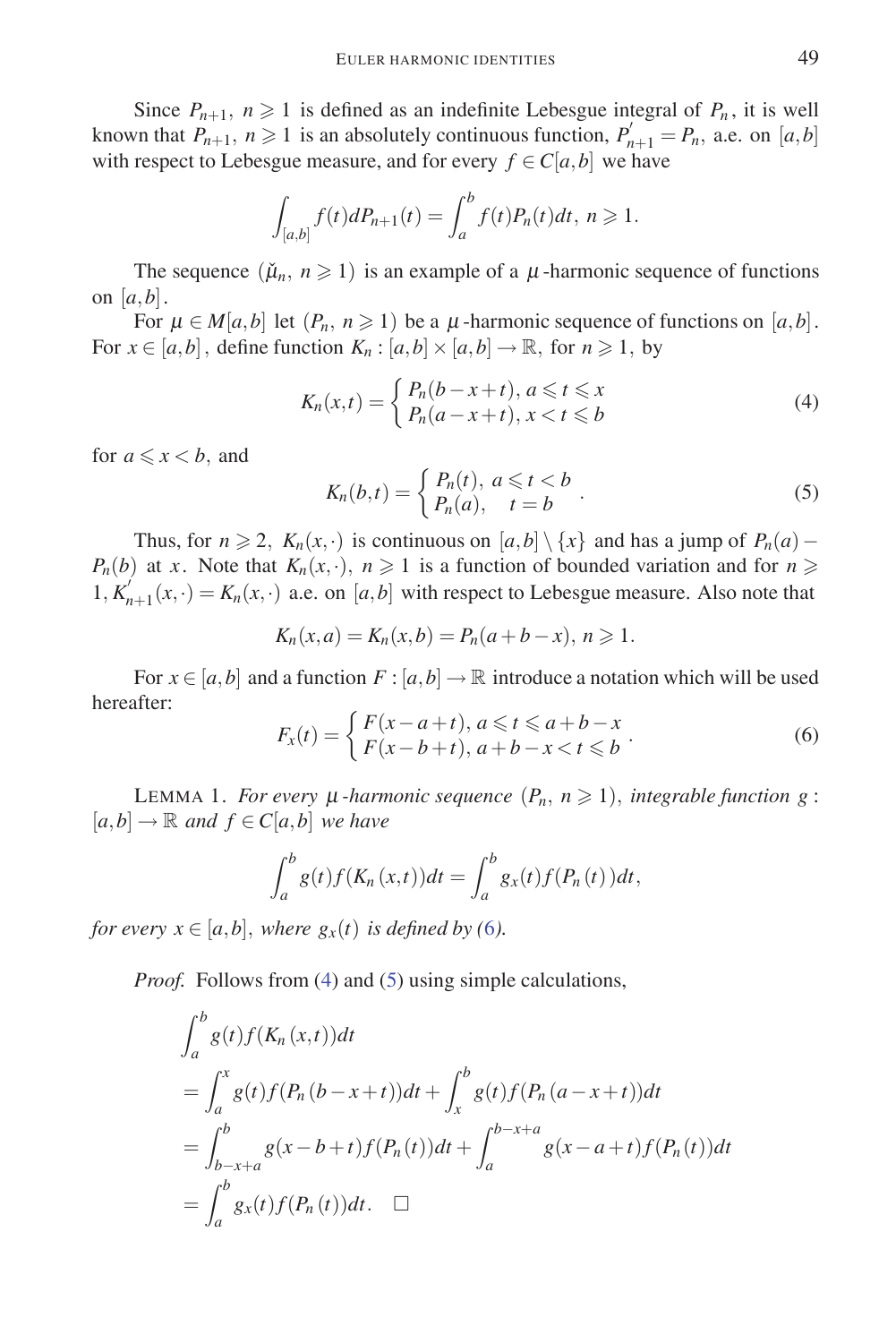LEMMA 2. *For every*  $f \in C[a,b]$  *and*  $n \ge 2$  *we have* 

$$
\int_{[a,b]} f(t) dK_n(x,t) = \int_a^b f(t) K_{n-1}(x,t) dt + f(x) [P_n(a) - P_n(b)].
$$

*Proof.* Follows directly from properties of Lebesgue-Stieltjes integral of continuous function *f* over [*a*, *b*] with respect to  $K_n$ , and the given properties of the function *K<sub>n</sub>*. Namely, the function  $K_n(x, \cdot)$ ,  $n \ge 2$  is almost everywhere differentiable on [*a*,*b*] and its derivative is equal to  $K_{n-1}(x, \cdot)$  a.e. on [a, b] with respect to Lebesgue measure. Further, it has a jump at *x* of magnitude  $P_n(a) - P_n(b)$ , which proves our assertion. □

LEMMA 3. *For every* <sup>μ</sup> ∈ *M*[*a,b*] *and f* ∈ *C*[*a,b*] *we have*

$$
\int_{[a,b]} f(t)dK_1(x,t) = \int_{[a,b]} f_x(t)d\mu(t) - f(x)\mu([a,b]),\tag{7}
$$

*where*  $f_x(t)$  *is defined by* (6).

*Proof.* Introduce the notations:

$$
I(f, \mu) = \int_{[a,b]} f(t) dK_1(x,t)
$$

and

$$
J(f, \mu) = \int_{[a,b]} f_x(t) d\mu(t) - f(x) \mu([a,b]).
$$

Then  $I, J: C[a, b] \times M[a, b] \rightarrow \mathbb{R}$  are continuous bilinear functionals with

$$
|I(f,\mu)| \leq ||f|| \, ||\mu||
$$

and

$$
|J(f,\mu)|\leqslant 2||f||\Vert\mu||.
$$

Let us prove that  $I(f, \mu) = J(f, \mu)$  for every  $f \in C[a, b]$  and every  $\mu \in M[a, b]$ .

Since the set of all polynomial functions is dense in  $C[a,b]$  it is sufficient, by continuity and linearity of funtionals *I* and *J* , to prove this equality for the power function  $f(t) = t^n$ ,  $a \le t \le b$ ,  $n \ge 0$ . Also, since  $P_1(t) = c + \mu([a,t])$ ,  $a \le t \le b$ , for some constant  $c$ , and obviously the integral on the left hand side of  $(7)$  is independent of the choice of the constant *c*, we may assume that  $c = 0$ .

Integrating by parts the left hand side of the equality we find

$$
\int_{[a,b]} t^n dK_1(x,t) = t^n K_1(x,t) \Big|_a^b - \int_a^b K_1(x,t) dt^n
$$
  
=  $b^n K_1(x,b) - a^n K_1(x,a) - n \int_a^b t^{n-1} K_1(x,t) dt.$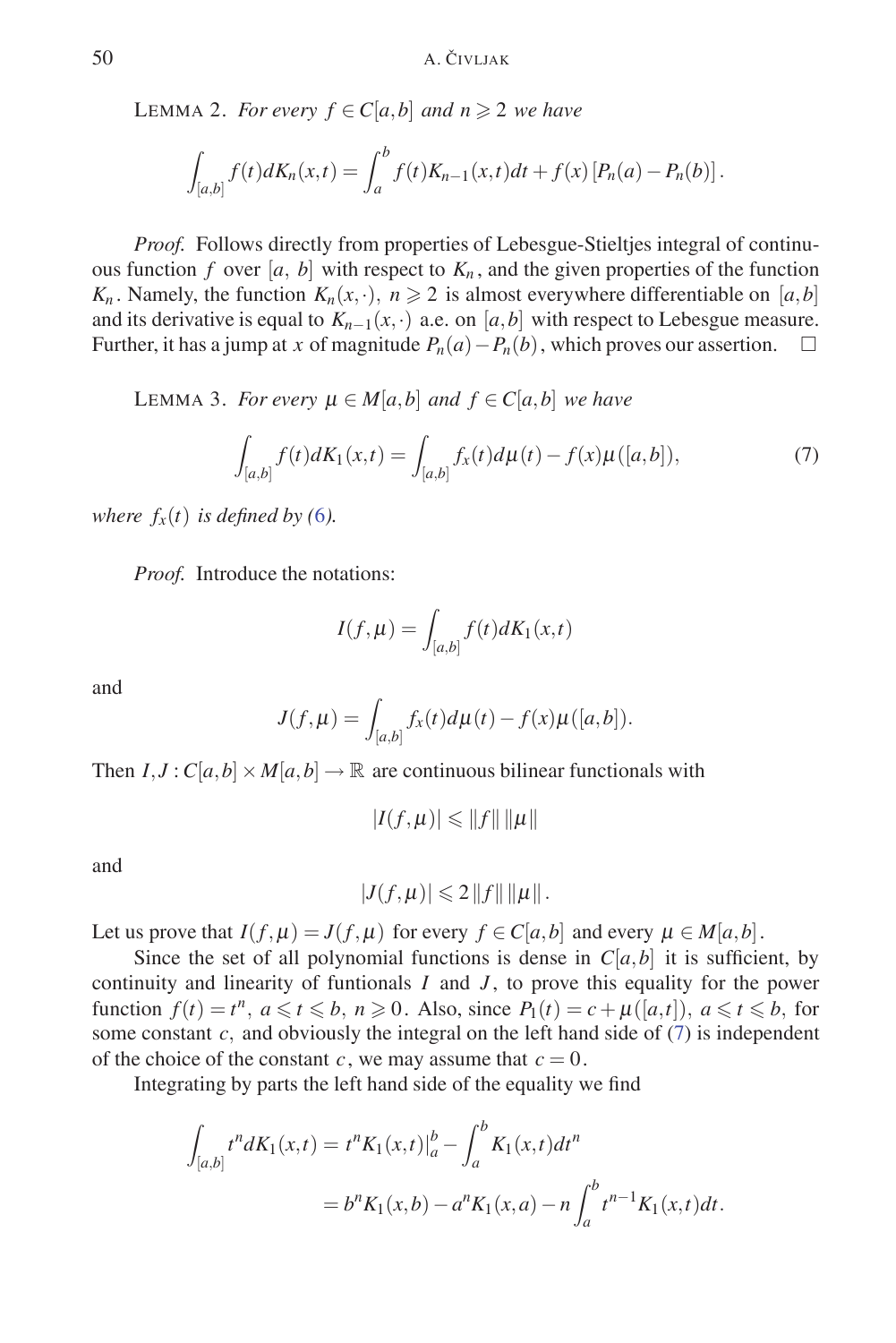However, the values  $K_1(x, b)$  and  $K_1(x, a)$  are equal and can be replaced with

$$
P_1(a+b-x) = \check{\mu}_1(a+b-x),
$$

thus

$$
I(f, \mu) = \check{\mu}_1 (a+b-x) (b^n - a^n) - n \int_a^b t^{n-1} K_1(x, t) dt.
$$
 (8)

Using Lemma 1 integral

$$
A(x) = \int_a^b t^{n-1} K_1(x, t) dt,
$$

may be written in the form

$$
A(x) = \int_{a}^{b} (t^{n-1})_{x} \check{\mu}_{1}(t) dt = A_{1}(x) + A_{2}(x),
$$
\n(9)

where

$$
A_1(x) = \int_a^{a-x+b} (t+x-a)^{n-1} \check{\mu}_1(t) dt
$$
  
= 
$$
\int_a^{a-x+b} (t+x-a)^{n-1} \left[ \int_{[a,t]} d\mu(s) \right] dt
$$

and

$$
A_2(x) = \int_{a-x+b}^b (t+x-b)^{n-1} \check{\mu}_1(t) dt
$$
  
= 
$$
\int_{a-x+b}^b (t+x-b)^{n-1} \left[ \check{\mu}_1(a-x+b) + \int_{(a-x+b,t]} d\mu(s) \right] dt
$$
  
= 
$$
\check{\mu}_1(a-x+b) \int_{a-x+b}^b (t+x-b)^{n-1} dt
$$
  
+ 
$$
\int_{a-x+b}^b (t+x-b)^{n-1} \left[ \int_{(a-x+b,t]} d\mu(s) \right] dt.
$$

Using the Fubini theorem we get

$$
A_1(x) = \int_{[a,a-x+b]} \left[ \int_s^{a-x+b} (t+x-a)^{n-1} dt \right] d\mu(s)
$$
  
= 
$$
\int_{[a,a-x+b]} \frac{b^n - (s+x-a)^n}{n} d\mu(s)
$$
  
= 
$$
\frac{b^n}{n} \tilde{\mu}_1 (a-x+b) - \frac{1}{n} \int_{[a,a-x+b]} (s+x-a)^n d\mu(s)
$$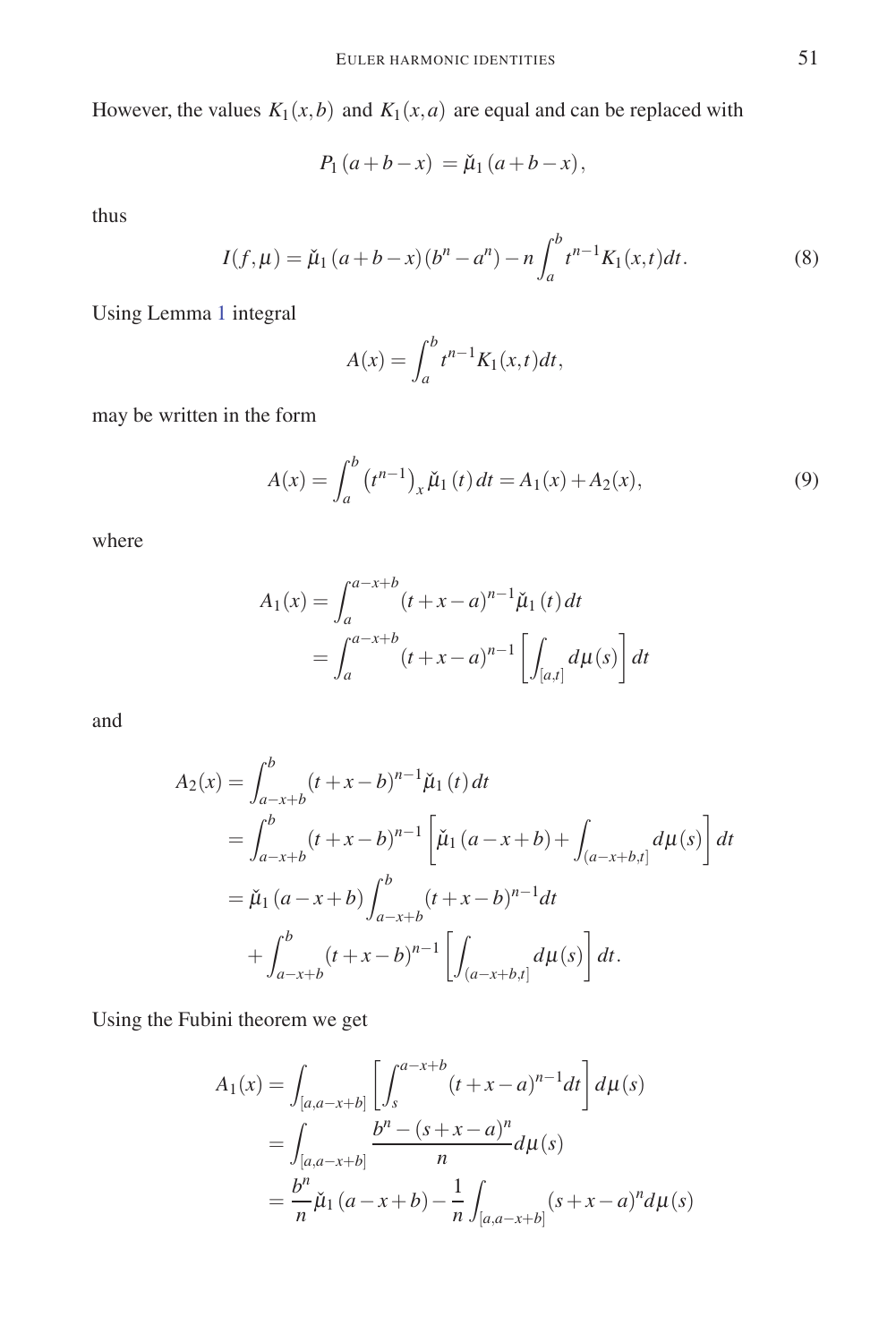and

$$
A_2(x) = \check{\mu}_1(a-x+b)\frac{(x^n - a^n)}{n} + \int_{(a-x+b,b]} \left[ \int_s^b (t+x-b)^{n-1} dt \right] d\mu(s)
$$
  
=  $\check{\mu}_1(a-x+b)\frac{(x^n - a^n)}{n} + \int_{(a-x+b,b]} \frac{x^n - (s+x-b)^n}{n} d\mu(s)$   
=  $\frac{-a^n}{n} \check{\mu}_1(a-x+b) + \frac{x^n}{n} \check{\mu}_1(b) - \frac{1}{n} \int_{(a-x+b,b]} (s+x-b)^n d\mu(s).$ 

Replacing the obtained expressions in (9) and (8), after simplifying, we have

$$
I(f, \mu) = \int_{[a,a-x+b]} (s+x-a)^n d\mu(s)
$$
  
+ 
$$
\int_{(a-x+b,b]} (s+x-b)^n d\mu(s) - \mu([a,b])x^n
$$
  
= 
$$
\int_{[a,a-x+b]} f_x(s) d\mu(s)
$$
  
+ 
$$
\int_{(a-x+b,b]} f_x(s) d\mu(s) - \mu([a,b])f(x)
$$
  
= 
$$
\int_{[a,b]} f_x(t) d\mu(t) - \mu([a,b])f(x) = J(f, \mu).
$$

This completes the proof.  $\square$ 

THEOREM 1. *For*  $\mu \in M[a,b]$  *let*  $(P_n, n \geq 1)$  *be a*  $\mu$  *-harmonic sequence of functions on* [*a*,*b*] *and*  $f$  : [*a*,*b*]  $\rightarrow \mathbb{R}$  *such that*  $f^{(n-1)}$  *is a continuous function of bounded variation on*  $[a,b]$  *for some n*  $\geqslant$  1*. Then we have* 

$$
\int_{[a,b]} f_x(t) d\mu(t) - \mu({a}) f(x) + S_n(x) = R_n(x),
$$

*for every*  $x \in [a,b]$ *, where*  $f_x(t)$  *is defined by* (6*)*,

$$
S_n(x) = \sum_{k=1}^{n-1} (-1)^k P_k(a+b-x) \left[ f^{(k-1)}(b) - f^{(k-1)}(a) \right]
$$
  
+ 
$$
\sum_{k=1}^n (-1)^k f^{(k-1)}(x) \left[ P_k(b) - P_k(a) \right]
$$

*and*

$$
R_n(x) = (-1)^n \int_{[a,b]} [K_n(x,t) - K_n(x,a)] df^{(n-1)}(t).
$$

*Proof.* For  $1 \leq k \leq n$  consider the integral

$$
R_k(x) = (-1)^k \int_{[a,b]} (K_k(x,t) - K_k(x,a)) \, df^{(k-1)}(t).
$$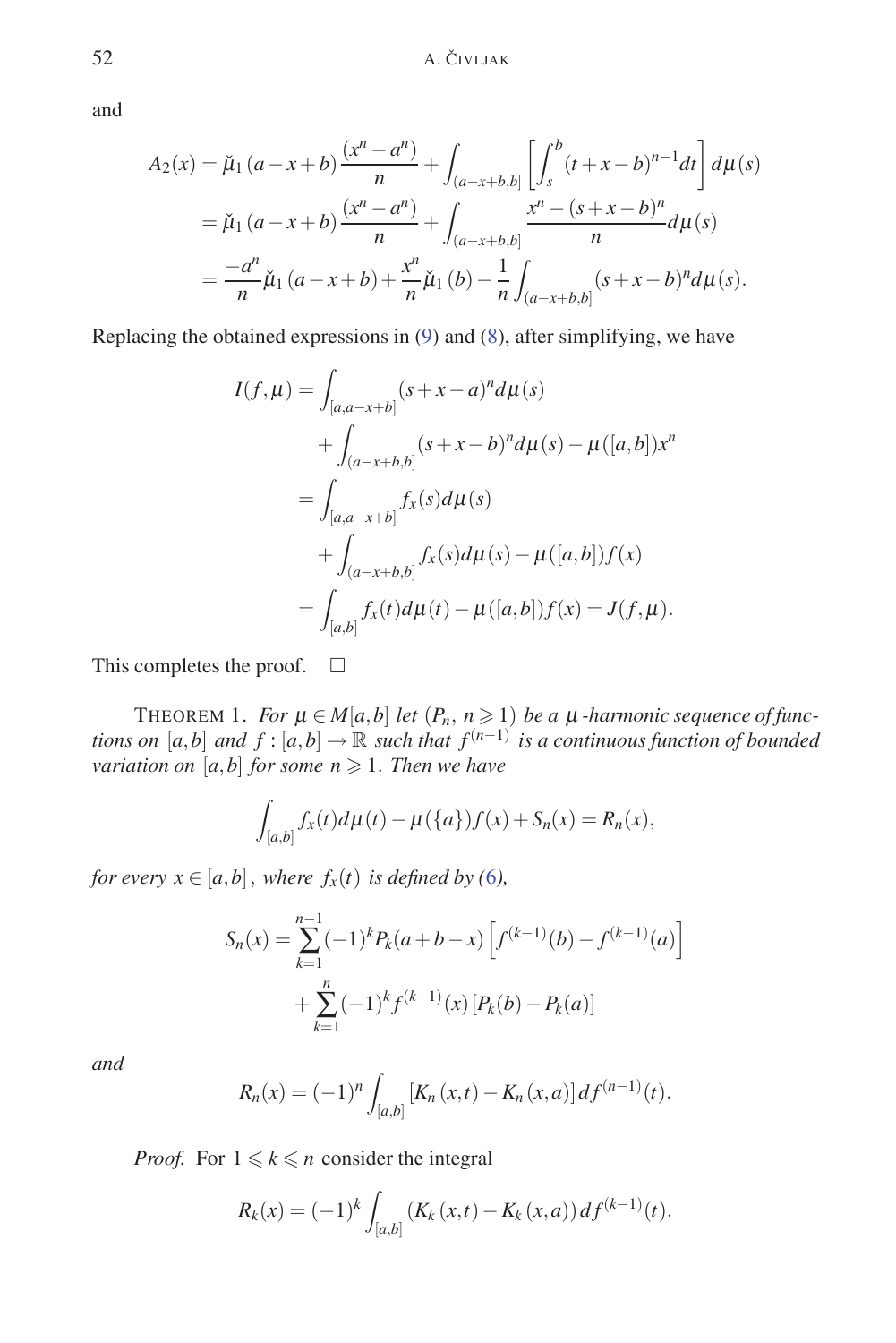Integrating by parts we get

$$
R_k(x) = (-1)^{k-1} \int_{[a,b]} f^{(k-1)}(t) dK_k(x,t), \qquad (10)
$$

since

$$
K_k(x, a) = K_k(x, b) = P_k(a + b - x).
$$

From (10), for every  $k \ge 2$ , by Lemma 2, we find

$$
R_k(x) = (-1)^{k-1} \int_a^b K_{k-1}(x,t) \, df^{(k-2)}(t) + (-1)^{k-1} \left[ P_k(a) - P_k(b) \right] f^{(k-1)}(x),
$$

i.e.

$$
R_k(x) = R_{k-1}(x) + (-1)^{k-1} P_{k-1}(a+b-x) \left[ f^{(k-2)}(b) - f^{(k-2)}(a) \right] + (-1)^{k-1} \left[ P_k(a) - P_k(b) \right] f^{(k-1)}(x).
$$
\n(11)

By Lemma 3, for  $k = 1$ , (10) becomes

$$
R_1(x) = \int_{[a,b]} f_x(t) d\mu(t) - f(x)\mu([a,b]),
$$
\n(12)

where  $f_x(t)$  is defined by (6). From (11) and (12) it follows, by iteration,

$$
R_n(x) = R_1(x) + \sum_{k=2}^n (-1)^{k-1} P_{k-1}(a+b-x) \left[ f^{(k-2)}(b) - f^{(k-2)}(a) \right]
$$

$$
+ \sum_{k=2}^n (-1)^k \left[ P_k(b) - P_k(a) \right] f^{(k-1)}(x)
$$

or

$$
R_n(x) = \int_{[a,b]} f_x(t) d\mu(t) - \mu({a}) f(x)
$$
  
+ 
$$
\sum_{k=1}^{n-1} (-1)^k P_k(a+b-x) \left[ f^{(k-1)}(b) - f^{(k-1)}(a) \right]
$$
  
+ 
$$
\sum_{k=1}^n (-1)^k f^{(k-1)}(x) [P_k(b) - P_k(a)],
$$

since

$$
f(x)\mu([a,b]) = f(x)[P_1(b) - P_1(a) + \mu({a})],
$$

which proves our assertion.  $\square$ 

THEOREM 2. *For*  $\mu \in M[a,b]$  *let*  $(P_n, n \geq 1)$  *be a*  $\mu$  *-harmonic sequence of functions on* [*a*,*b*] *and*  $f$  : [*a*,*b*]  $\rightarrow \mathbb{R}$  *such that*  $f^{(n-1)}$  *is a continuous function of bounded*  $variation for some n \geqslant 1$ . Then we have

$$
\int_{[a,b]} f_x(t) d\mu(t) - \mu({a}) f(x) + S_n^1(x) = R_n^1(x),
$$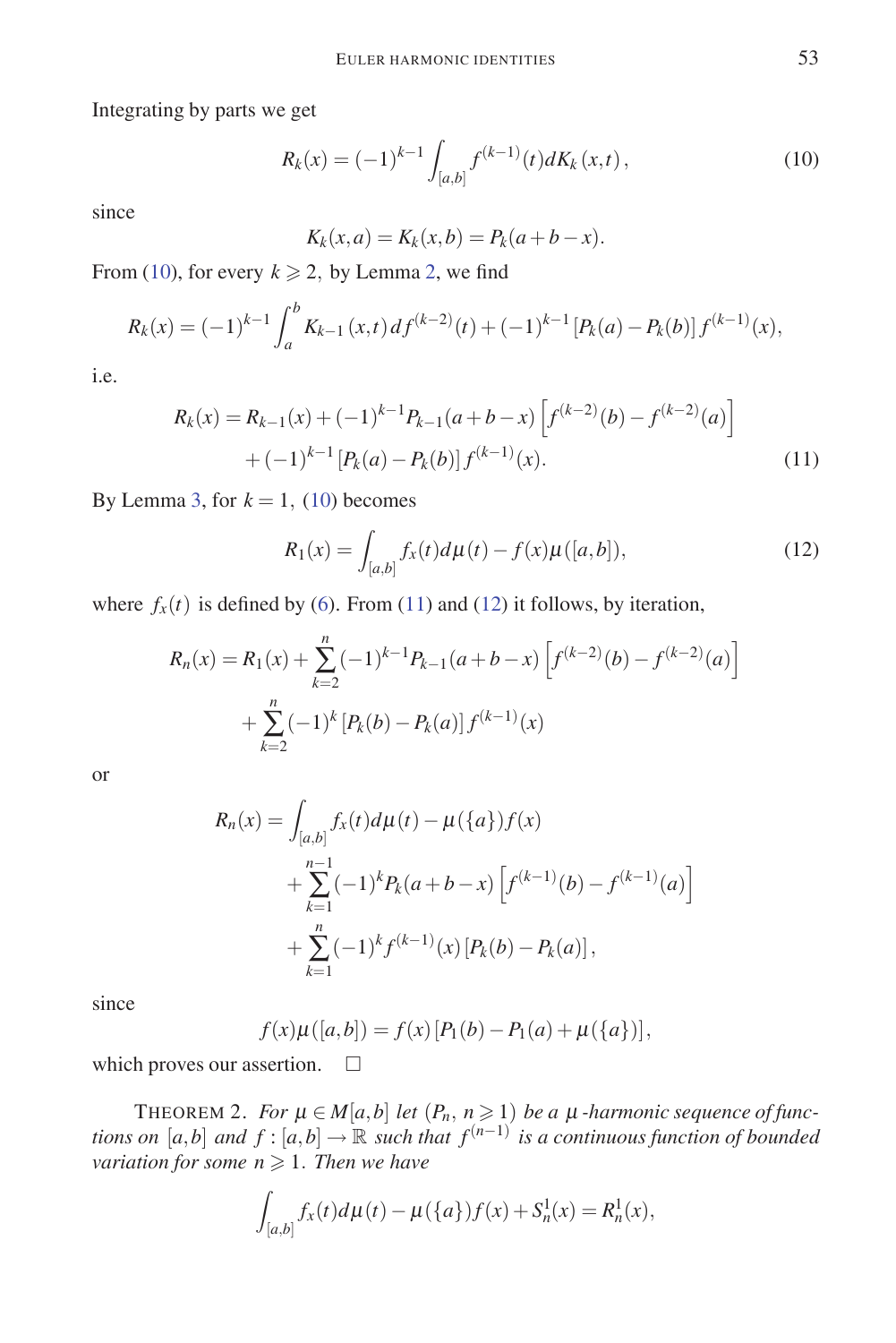*for every*  $x \in [a,b]$ *, where*  $f_x(t)$  *is defined by* (6*)*,

$$
S_n^1(x) = \sum_{k=1}^n (-1)^k P_k(a+b-x) \left[ f^{(k-1)}(b) - f^{(k-1)}(a) \right]
$$

$$
+ \sum_{k=1}^n (-1)^k f^{(k-1)}(x) \left[ P_k(b) - P_k(a) \right]
$$

*and*

$$
R_n^1(x) = (-1)^n \int_{[a,b]} K_n(x,t) \, df^{(n-1)}(t).
$$

*Proof.* Note that

$$
R_n(x) = R_n^1(x) - (-1)^n K_n(x, a) \int_{[a,b]} df^{(n-1)}(t)
$$
  
=  $R_n^1(x) - (-1)^n P_n(a+b-x) \left[ f^{(n-1)}(b) - f^{(n-1)}(a) \right].$ 

Therefore, our assertion follows from Theorem 1.  $\Box$ 

REMARK 1. In the special case, when the measure  $\mu$  is a *probability measure*,  $d\mu(t) = w(t)dt$ , with the density *w*, the  $\mu$ -harmonic sequence of functions  $(P_n, n \ge 1)$ on  $[a, b]$  becomes *w*-harmonic sequence of functions from the Introduction. In this case  $P_1$  is differentiable a.e. where  $P'_1(t) = w(t)$ , a.e. and for  $a \le t \le b$ ,  $n \ge 1$ ,

$$
\check{\mu}_n(t) = \frac{1}{(n-1)!} \int_{[a,t]} (t-s)^{n-1} d\mu(s)
$$
  
= 
$$
\frac{1}{(n-1)!} \int_a^t (t-s)^{n-1} w(s) ds =: w_n(t).
$$

Therefore, Euler identities proved in Theorem 2 and Theorem 1 generalize formulae (1) and (2), respectively, since in this case  $\mu([a,b]) = 1$  and

$$
\int_{[a,b]} f_x(t) d\mu(t) = \int_a^b f_x(t) w(t) dt,
$$

for every  $x \in [a, b]$ .

REMARK 2. Applying Theorem 1 with  $x = a$  we get the identity

$$
\int_{[a,b]} f(t) d\mu(t) - \mu({a}) f(a) + S_n(a) = R_n(a),
$$

where

$$
S_n(a) = \sum_{k=1}^{n-1} (-1)^k \left[ P_k(b) f^{(k-1)}(b) - P_k(a) f^{(k-1)}(a) \right] + (-1)^n \left[ P_n(b) - P_n(a) \right] f^{(n-1)}(a)
$$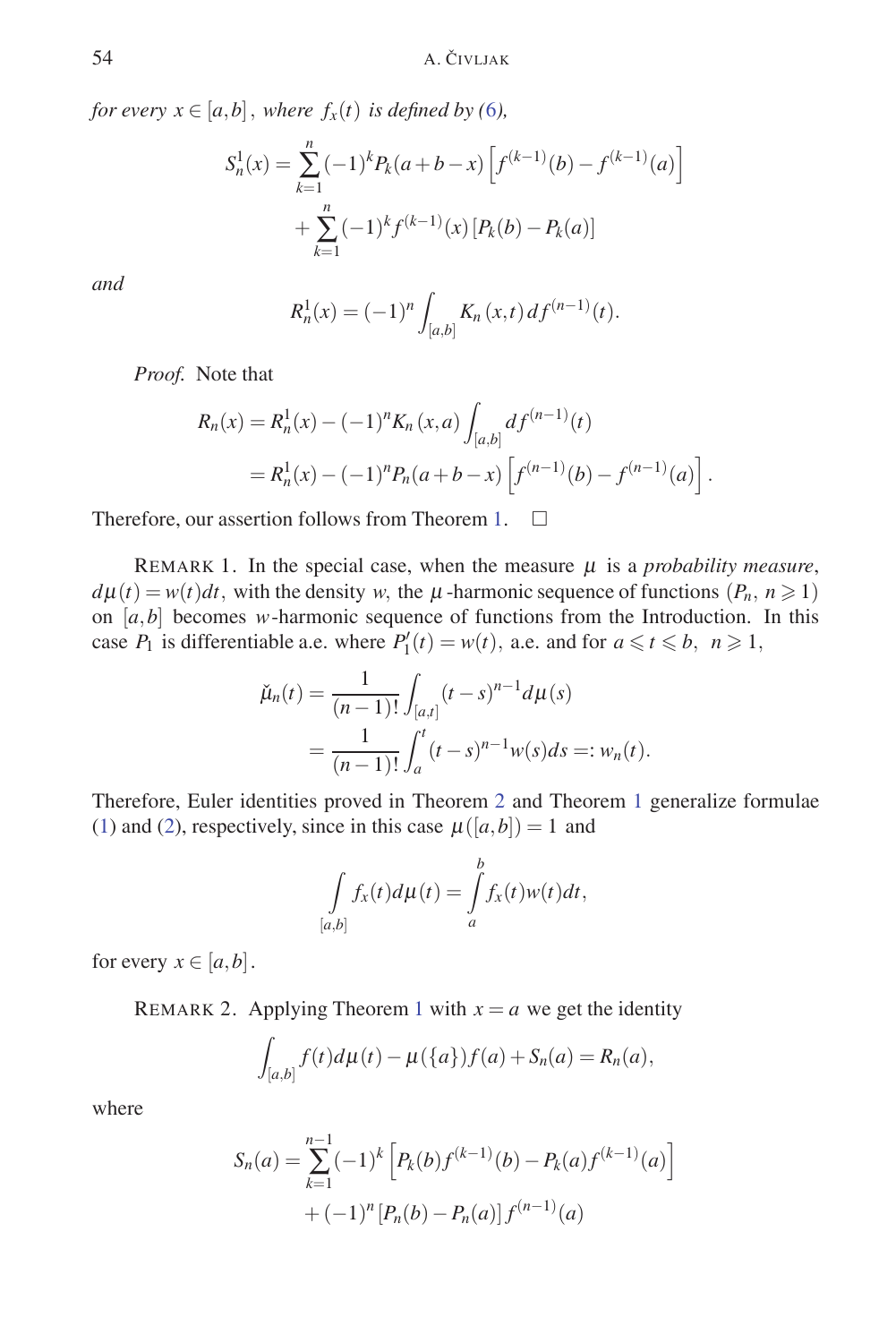for  $n > 1$ , and

$$
S_1(a) = -(P_1(b) - P_1(a))f(a) = -\mu((a, b])f(a),
$$

while

$$
R_n(a) = (-1)^n \int_{[a,b]} [P_n(t) - P_n(b)] df^{(n-1)}(t)
$$

for  $n > 1$ , and

$$
R_1(a) = -\int_{[a,b]} P_1(t) df(t) + (c + \mu((a,b))(f(b) - f(a))
$$

for some real constant *c*. We can regard this identity as a generalized trapezoid identity since for  $n = 1$ ,  $c = -\frac{1}{2}$ , and probability measure  $\mu$ ,  $(\mu[a, b] = 1)$ , it reduces to the *simple trapezoid identity*

$$
\frac{1}{2}(f(a) + f(b)) = \int_{[a,b]} f(t) d\mu(t) + \int_{[a,b]} P_1(t) df(t),
$$

where

$$
P_1(t) = -\frac{1}{2} + \mu((a,t]), \ a \leq t \leq b.
$$

Similarly, applying Theorem 2 with  $x = \frac{a+b}{2}$  we get

$$
\int_{[a,b]} f_{\frac{a+b}{2}}(t) d\mu(t) - \mu({a}) f\left(\frac{a+b}{2}\right) + S_n^1\left(\frac{a+b}{2}\right) = R_n^1\left(\frac{a+b}{2}\right),
$$

where

$$
S_n^1\left(\frac{a+b}{2}\right) = \sum_{k=1}^n (-1)^k P_k\left(\frac{a+b}{2}\right) \left[f^{(k-1)}(b) - f^{(k-1)}(a)\right] + \sum_{k=1}^n (-1)^k f^{(k-1)}\left(\frac{a+b}{2}\right) \left[P_k(b) - P_k(a)\right]
$$

and

$$
R_n^1\left(\frac{a+b}{2}\right) = (-1)^n \int_{[a,\frac{a+b}{2}]} P_n\left(t + \frac{b-a}{2}\right) df^{(n-1)}(t) + (-1)^n \int_{(\frac{a+b}{2},b]} P_n\left(t - \frac{b-a}{2}\right) df^{(n-1)}(t).
$$

for  $n \geq 1$ . We can regard this identity as generalized midpoint identity since for  $n = 1$ ,  $c = -\mu\left(\left[a, \frac{a+b}{2}\right]\right)$ , and probability measure  $\mu$ , it reduces to the *simple midpoint identity* 

$$
f\left(\frac{a+b}{2}\right) = \int_{[a,b]} f_{\frac{a+b}{2}}(t) d\mu(t) - R_1^1\left(\frac{a+b}{2}\right).
$$

In this special case  $P_1\left(\frac{a+b}{2}\right) = c + \mu\left(\left[a, \frac{a+b}{2}\right]\right) = 0.$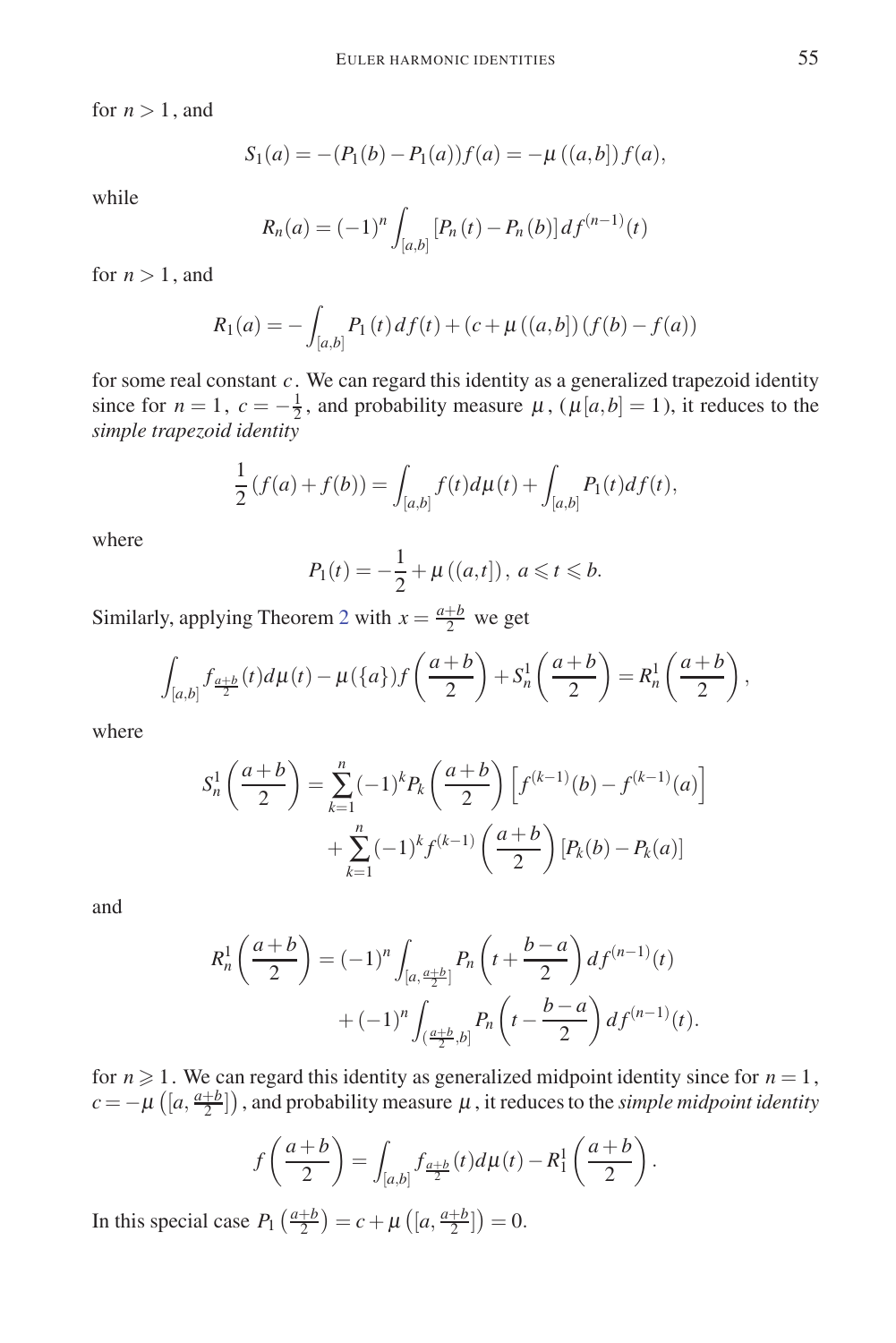For some additional modified versions of the Euler trapezoid formula and the Euler midpoint formula, the reader is referred to the papers [9] and [8].

COROLLARY 1. Let  $f$  :  $[a,b] \to \mathbb{R}$  be such that  $f^{(n-1)}$  is a continuous function of *bounded variation for some n* - 1*. Then we have*

$$
\int_{[a,b]} f_x(t) d\mu(t) + \check{S}_n(x) = \check{R}_n(x).
$$

*for every*  $x \in [a, b]$ *, where* 

$$
\check{S}_n(x) = \sum_{k=1}^{n-1} (-1)^k \check{\mu}_k(a+b-x) \left[ f^{(k-1)}(b) - f^{(k-1)}(a) \right]
$$

$$
+ \sum_{k=1}^n (-1)^k f^{(k-1)}(x) \check{\mu}_k(b),
$$

$$
\check{R}_n(x) = (-1)^n \int_{[a,b]} \left[ \check{K}_n(x,t) - \check{K}_n(x,a) \right] d f^{(n-1)}(t)
$$

*and*

$$
\check{K}_n(x,t) = \begin{cases} \check{\mu}_n(b-x+t), a \leq t \leq x \\ \check{\mu}_n(a-x+t), x < t \leq b \end{cases}
$$

*for*  $a \leq x \leq b$ *, while* 

$$
\breve{K}_n(b,t) = \begin{cases} \breve{\mu}_n(t), & a \leq t < b \\ \breve{\mu}_n(a), & t = b \end{cases}.
$$

*Proof.* Apply the theorem above to the special case  $P_n = \check{\mu}_n$ ,  $n \ge 1$ , and note that  $\tilde{\mu}_n(a) = 0$  for  $n \geq 2$ .  $\Box$ 

COROLLARY 2. Let  $f$  :  $[a,b] \to \mathbb{R}$  be such that  $f^{(n-1)}$  is a continuous function of *bounded variation for some n* - 1*. Then we have*

$$
\int_a^b f(t)dt + \overline{S}_n(x) = \overline{R}_n(x).
$$

*for every*  $x \in [a,b]$ *, where* 

$$
\overline{S}_n(x) = \sum_{k=1}^{n-1} \frac{(-1)^k}{k!} (b-x)^k \left[ f^{(k-1)}(b) - f^{(k-1)}(a) \right]
$$

$$
+ \sum_{k=1}^n \frac{(-1)^k}{k!} (b-a)^k f^{(k-1)}(x),
$$

$$
\overline{R}_n(x) = (-1)^n \int_{[a,b]} \left[ \overline{K}_n(x,t) - \overline{K}_n(x,a) \right] df^{(n-1)}(t),
$$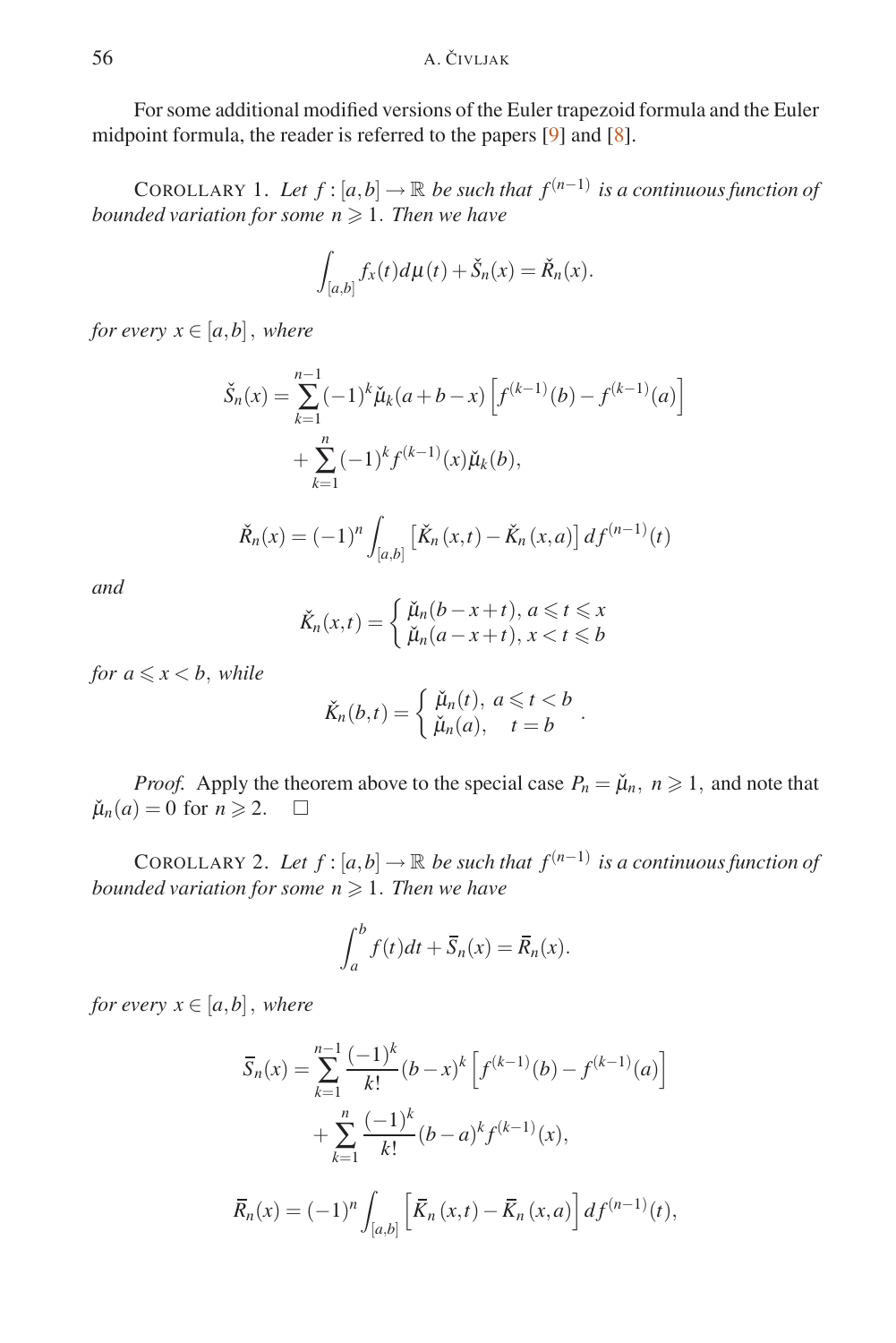*and*

$$
\overline{K}_n(x,t) = \begin{cases} \frac{1}{n!} (b-a-x+t)^n, \ a \leq t \leq x \\ \frac{1}{n!} (t-x)^n, \quad x < t \leq b \end{cases}
$$

*for*  $a \le x < b$ *, while* 

$$
\bar{K}_n(b,t) = \begin{cases} \frac{1}{n!}(t-a)^n, & a < t < b \\ 0, & (t = a) \text{ or } (t = b) \end{cases}.
$$

*Proof.* Apply Corollary 1 in the special case when  $\mu$  is the *Lebesgue measure*,  $d\mu(t) = dt$ , on [a, b]. In this case

$$
\check{\mu}_k(t) = \frac{(t-a)^k}{k!}, \, k \geq 1
$$

and

$$
\int_{[a,b]} f_x(t) d\mu(t) = \int_a^b f_x(t) dt = \int_a^b f(t) dt. \quad \Box
$$

REMARK 3. Integrating by parts expression  $R_n(x)$  and applying Lemma 2 we see that  $R_n(x)$  can be rewritten, for  $n \ge 2$ , as

$$
R_n(x) = (-1)^n \int_{[a,b]} \left[ K_n(x,t) - K_n(x,a) \right] d \left[ f^{(n-1)}(t) - f^{(n-1)}(x) \right]
$$
  
=  $(-1)^{n-1} \int_{[a,b]} \left[ f^{(n-1)}(t) - f^{(n-1)}(x) \right] dK_n(x,t)$   
=  $(-1)^{n-1} \int_a^b \left[ f^{(n-1)}(t) - f^{(n-1)}(x) \right] K_{n-1}(x,t) dt,$ 

since

$$
K_n(x, a) = K_n(x, b) = P_n(a + b - x), n \ge 1.
$$

It can be easily seen that Theorem 1 also holds for functions  $f : [a,b] \to \mathbb{R}$  such that  $f^{(n-1)}$  is integrable, while  $R_n(x)$  is in the form

$$
R_n(x) = (-1)^{n-1} \int_a^b \left[ f^{(n-1)}(t) - f^{(n-1)}(x) \right] K_{n-1}(x,t) dt,
$$

for  $n \geqslant 2$ .

#### **3. Estimate of the remainder of Euler approximations**

In this section we estimate the approximation formula obtained in Theorem 1 for a class of functions *f* whose derivatives  $f^{(n-1)}$  are either *L*-Lipschitzian on [*a*,*b*] or continuous and of bounded variation on [*a,b*]. Analogous results are obtained for a class of functions *f* possessing derivatives  $f^{(n)}$  in  $L_p[a,b]$ ,  $1 < p < \infty$ , and for different types of measures. Similar estimations can be obtained using Theorem 2. Throughout this section we use the same notations as above.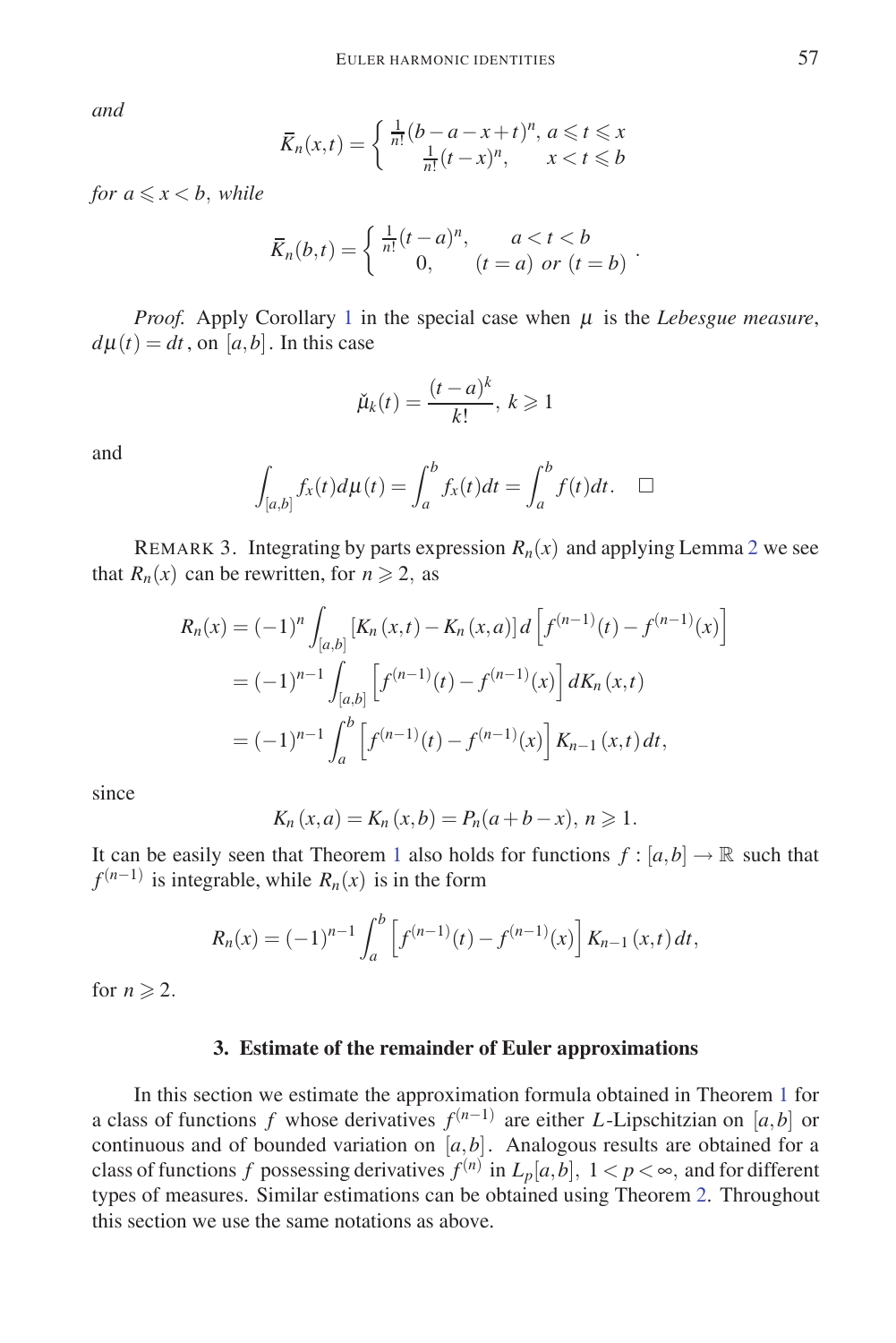THEOREM 3. Let  $f : [a,b] \to \mathbb{R}$  be such that  $f^{(n-1)}$  is L-Lipschitzian on  $[a,b]$  $for some n \geqslant 1.$  *Then* 

$$
\left| \int_{[a,b]} f_x(t) d\mu(t) - \mu({a}) f(x) + S_n(x) \right|
$$
  

$$
\leq L \int_a^b |P_n(t) - P_n(a+b-x)| dt,
$$

*for every*  $x \in [a, b]$ .

*Proof.* If  $\varphi$  :  $[a,b] \to \mathbb{R}$  is *L*-*Lipschitzian* on  $[a,b]$ *,* i.e.

$$
|\varphi(x)-\varphi(y)|\leqslant L\cdot|x-y|, x, y\in[a,b],
$$

then for any integrable function  $g : [a, b] \rightarrow \mathbb{R}$ 

$$
\left|\int_{[a,b]}g(t)d\varphi(t)\right|\leqslant L\int_a^b|g(t)|dt.
$$

Using this estimate and Lemma 1 we get

$$
|R_n(x)| = \left| \int_{[a,b]} [K_n(x,t) - K_n(x,a)] df^{(n-1)}(t) \right|
$$
  
\n
$$
\leq L \int_a^b |K_n(x,t) - K_n(x,a)| dt
$$
  
\n
$$
= L \int_a^b |P_n(t) - P_n(a+b-x)| dt,
$$

 $\overline{\phantom{a}}$  $\overline{\phantom{a}}$  $\overline{\phantom{a}}$  $\overline{\phantom{a}}$ 

since  $K_n(x, a) = P_n(a + b - x)$ . Therefore, our assertion follows from Theorem 1.  $\Box$ 

COROLLARY 3. *If f is L -Lipschitzian on* [*a,b*]*, then*

$$
\int_{[a,b]} f_x(t) d\mu(t) - f(x)\mu([a,b]) = R_1(x),
$$

*and*

$$
|R_1(x)| \leq L \int_a^b |\check{\mu}_1(t) - \check{\mu}_1(a+b-x)| dt,
$$

*for every*  $x \in [a, b]$ .

*Proof.* Put  $n = 1$  in the theorem above and note that

$$
S_1(x) = -f(x) [P_1(b) - P_1(a)]
$$
  
= -f(x) [\check{\mu}\_1(b) - \check{\mu}\_1(a)]  
= f(x) \mu({a}) - f(x) \mu([a, b]). \quad \Box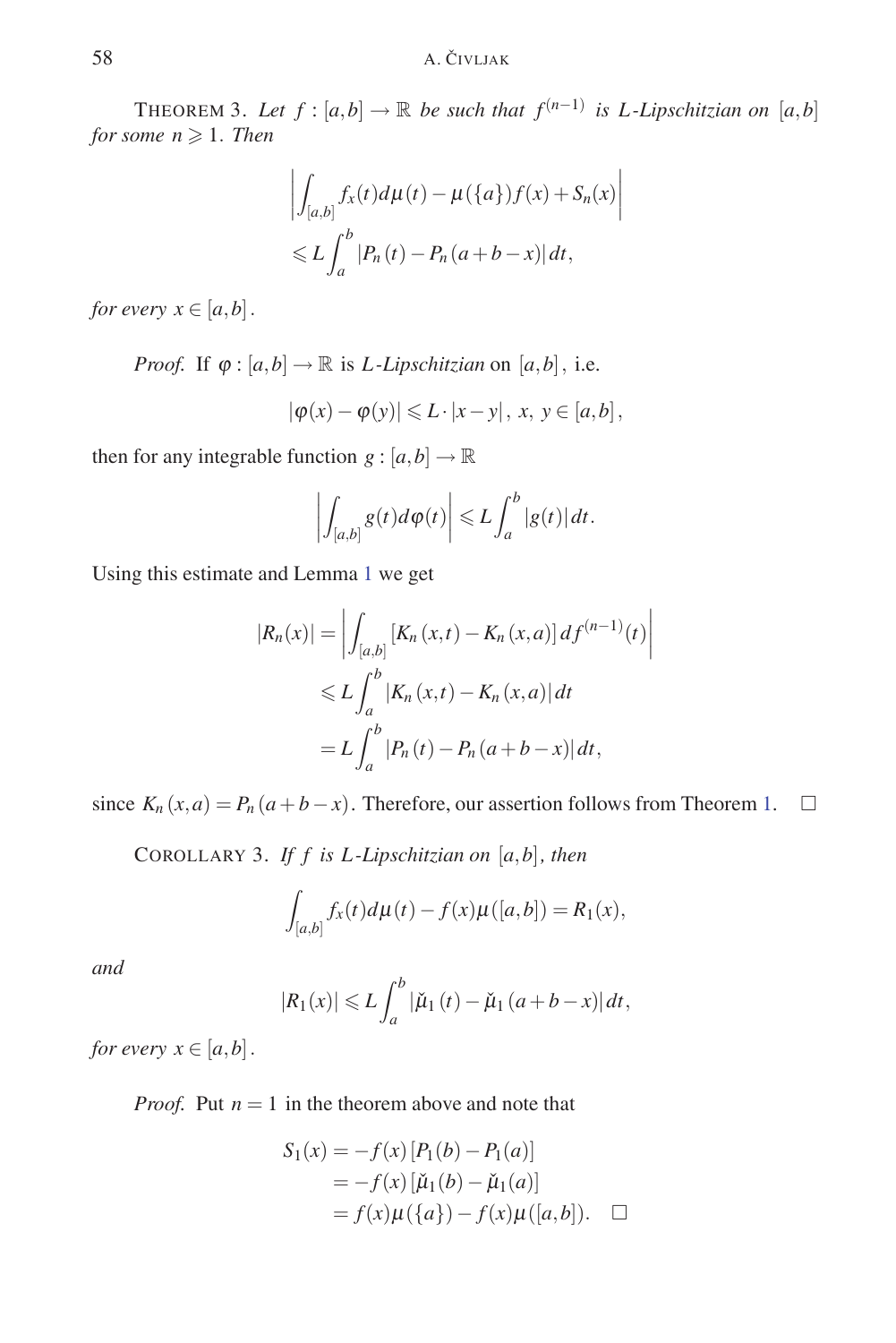COROLLARY 4. *If f is L-Lipschitzian on* [ $a$ , $b$ ] *and*  $\mu \ge 0$ , *then* 

$$
\left| \int_{[a,b]} f_x(t) d\mu(t) - f(x) \mu([a,b]) \right|
$$
  
\$\le L[(a+b-2x)\check{\mu}\_1(a+b-x)-2\check{\mu}\_2(a+b-x)+\check{\mu}\_2(b)],\$

*for every*  $x \in [a, b]$ .

*Proof.* In this case  $\mu_n$ ,  $n \geq 1$ , is nonnegative and nondecreasing function. Apply the corollary above and note that

$$
\int_{a}^{b} |P_1(t) - P_1(a+b-x)| dt
$$
  
= 
$$
\int_{a}^{a+b-x} (\check{\mu}_1(a+b-x) - \check{\mu}_1(t)) dt + \int_{a+b-x}^{b} (\check{\mu}_1(t) - \check{\mu}_1(a+b-x)) dt
$$
  
= 
$$
(a+b-2x) \check{\mu}_1(a+b-x) - 2 \check{\mu}_2(a+b-x) + \check{\mu}_2(b),
$$

since

$$
P_1(t) = c + \check{\mu}_1(t),
$$

for some real *c* and

$$
\int_{t_1}^{t_2} \check{\mu}_1(s) ds = \check{\mu}_2(t_2) - \check{\mu}_2(t_1),
$$

for  $a \leq t_1 \leq t_2 \leq b$ .  $\Box$ 

The *Ostrowski inequality*, see [15], estimates the deviations of a smooth function from its mean value:

$$
\left| f(x) - \frac{1}{b-a} \int_a^b f(t)dt \right| \leq \left[ \frac{1}{4} + \frac{\left(x - \frac{a+b}{2}\right)^2}{(b-a)^2} \right] (b-a)M, \ a \leq x \leq b,
$$

where  $f : [a,b] \to \mathbb{R}$  is a differentiable function such that  $|f'(x)| \leq M$ , for every  $x \in$  $[a,b]$ . The constant  $\frac{1}{4}$  is the best possible.

REMARK 4. In the special case when  $d\mu(t) = \frac{1}{b-a} dt$  the inequality of Corollary 4 reduces to Ostrowski inequality for *L*-Lipschitzian functions, since in this case

$$
\int_{[a,b]} f_x(t) d\mu t = \frac{1}{b-a} \int_a^b f(t) dt,
$$

$$
\check{\mu}_1(t) = \frac{t-a}{b-a},
$$

$$
\check{\mu}_2(t) = \frac{(t-a)^2}{2(b-a)},
$$

and

$$
(a+b-2x)\check{\mu}_1(a+b-x)-2\check{\mu}_2(a+b-x)+\check{\mu}_2(b)=(b-a)\left[\frac{1}{4}+\frac{(x-\frac{a+b}{2})^2}{(b-a)^2}\right].
$$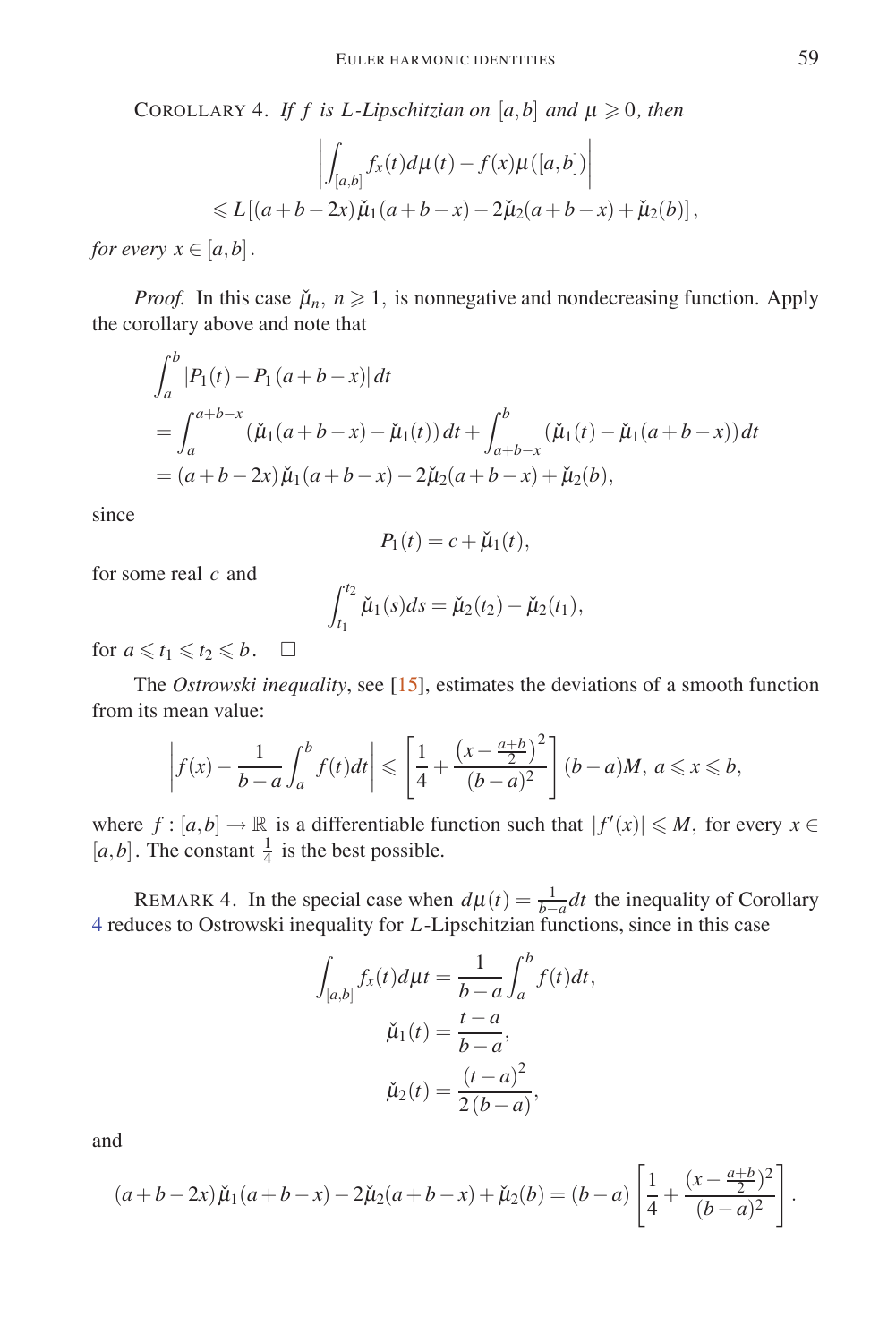COROLLARY 5. *If*  $f$  :  $[a,b] \rightarrow \mathbb{R}$  *is such that*  $f'$  *is L-Lipschitzian on*  $[a,b]$ *, then* 

$$
R_2(x) = \int_{[a,b]} f_x(t) d\mu(t) - \mu([a,b]) f(x)
$$
  
– [c +  $\check{\mu}_1(a+b-x)][f(b) - f(a)] + [c(b-a) + \check{\mu}_2(b)] f'(x)$ 

*and*

$$
|R_2(x)| \le L \cdot \int_a^b |c(t - (a+b-x)) + \check{\mu}_2(t) - \check{\mu}_2(a+b-x)| dt,
$$

*for every*  $x \in [a, b]$  *and*  $c \in \mathbb{R}$ *.* 

*Proof.* Apply Theorem 3 for *n* = 2 and note that

$$
S_2(x) = -[c + \check{\mu}_1(a+b-x)][f(b) - f(a)]+ [c(b-a) + \check{\mu}_2(b)]f'(x) - [\mu([a,b]) - \mu({a})][f(x),
$$

since, by Definition 1, the first two terms of a  $\mu$ -harmonic sequence ( $P_n$ ) of functions on  $[a, b]$  are

$$
P_1(t) = c + \check{\mu}_1(t),
$$

and

$$
P_2(t) = P_2(a) + \int_a^t (c + \check{\mu}_1(s)) ds,
$$

for some real  $c$ .  $\square$ 

REMARK 5. If  $c \ge 0$  and  $\mu \ge 0$ , using the argument which is very similar to the one used in Corollary 4 we get

$$
\int_{a}^{b} |c(t - (a+b-x)) + \check{\mu}_{2}(t) - \check{\mu}_{2}(a+b-x)| dt
$$
\n
$$
= \int_{a}^{a+b-x} c((a+b-x)-t) + \check{\mu}_{2}(a+b-x) - \check{\mu}_{2}(t) dt
$$
\n
$$
+ \int_{a+b-x}^{b} c(t - (a+b-x)) + \check{\mu}_{2}(t) - \check{\mu}_{2}(a+b-x) dt
$$
\n
$$
= \frac{c}{2} \left[ (b-x)^{2} + (x-a)^{2} \right] + (a+b-2x) \check{\mu}_{2}(a+b-x)
$$
\n
$$
-2\check{\mu}_{3}(a+b-x) + \check{\mu}_{3}(b),
$$

since  $\mu_2$  is nonnegative and nondecreasing function and

$$
\int_{t_1}^{t_2} \check{\mu}_2(s) ds = \check{\mu}_3(t_2) - \check{\mu}_3(t_1),
$$

for  $a \leq t_1 \leq t_2 \leq b$ .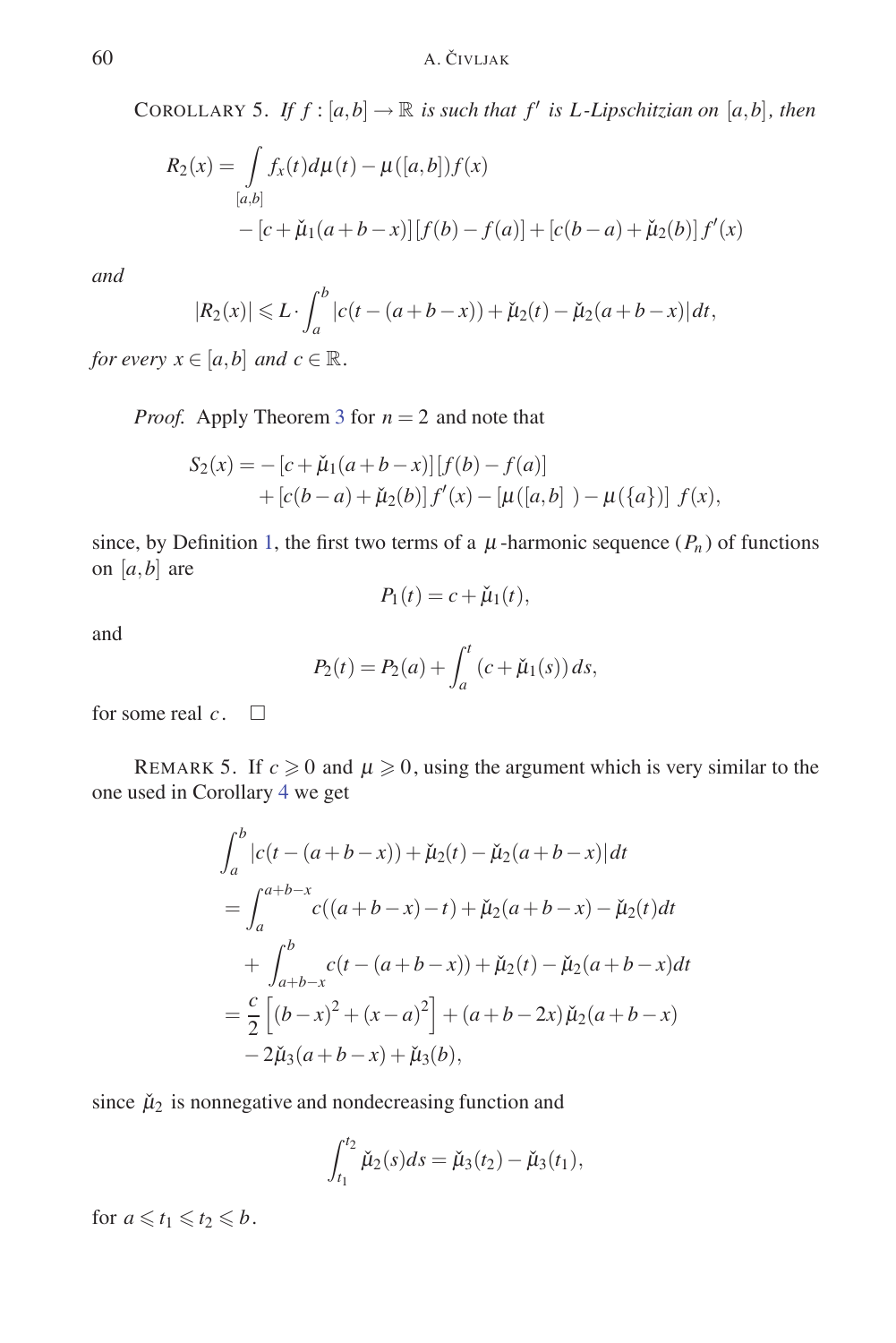REMARK 6. In the special case, when  $c = -\frac{1}{2}$  and  $d\mu(t) = \frac{1}{b-a}dt$ , the inequality from Corollary 5 reduces to

$$
\left| f(x) - \frac{1}{b-a} \int_a^b f(t)dt - \left( x - \frac{a+b}{2} \right) \cdot \frac{f(b) - f(a)}{b-a} \right|
$$
  
\n
$$
\leq \frac{L}{2(b-a)} \int_a^b \left| \left( t - \frac{a+b}{2} \right)^2 - \left( x - \frac{a+b}{2} \right)^2 \right| dt
$$
  
\n
$$
= \frac{(b-a)^2}{2} \left[ \frac{8}{3} \delta^3(x) - \delta^2(x) + \frac{1}{12} \right] \cdot L,
$$

where

$$
\delta(x) := \frac{\left|x - \frac{a+b}{2}\right|}{b-a}.
$$

This result was proved in  $[10]$ . It is much better than the inequality

$$
\left| f(x) - \frac{1}{b-a} \int_a^b f(t)dt - \left( x - \frac{a+b}{2} \right) \cdot \frac{f(b) - f(a)}{b-a} \right|
$$
  

$$
\leq \frac{(b-a)^2}{2} \left[ \left( \delta^2(x) + \frac{1}{4} \right)^2 + \frac{1}{12} \right] \cdot M_2,
$$

proved in [12], where

$$
L=M_2:=\sup_{t\in[a,b]}|f''(t)|,
$$

since

$$
\frac{8}{3}\delta^3(x) - \delta^2(x) + \frac{1}{12} < \left(\delta^2(x) + \frac{1}{4}\right)^2 + \frac{1}{12},
$$

for every  $x \in [a, b]$ .

COROLLARY 6. Let  $f : [a,b] \to \mathbb{R}$  be such that  $f^{(n-1)}$  is L-Lipschitzian on  $[a,b]$  $for some n \geqslant 1$ *. Then for*  $\mu \geqslant 0$  *we have* 

$$
\left| \int_{[a,b]} f_x(t)dd(t) + \check{S}_n(x) \right|
$$
  
\$\leq L[(a+b-2x)\check{\mu}\_n(a+b-x)-2\check{\mu}\_{n+1}(a+b-x)+\check{\mu}\_{n+1}(b)]\$,

*for every*  $x \in [a, b]$ .

*Proof.* Apply the theorem above to the  $\mu$ -harmonic sequence  $(\check{\mu}_n, n \geq 1)$ . Then  $S_n(x)$  becomes  $\check{S}_n(x)$  defined in the Corollary 1, while

$$
\int_{a}^{b} |\check{\mu}_n(t) - \check{\mu}_n(a+b-x)| dt
$$
  
=  $(a+b-2x)\check{\mu}_n(a+b-x) - 2\check{\mu}_{n+1}(a+b-x) + \check{\mu}_{n+1}(b),$ 

as in the proof of the Corollary 4.  $\Box$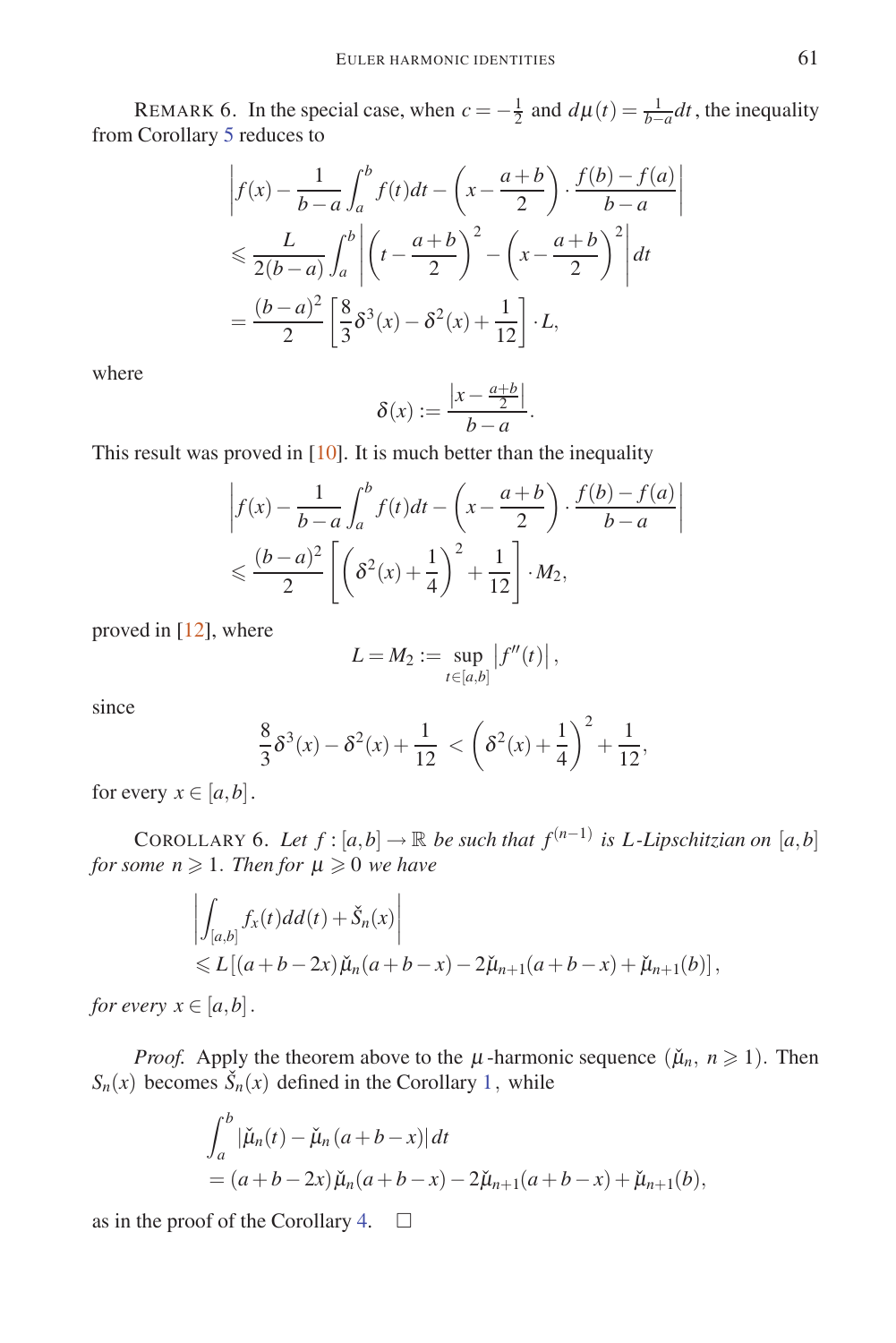### 62 A. ČIVLJAK

COROLLARY 7. Let  $f : [a,b] \to \mathbb{R}$  be such that  $f^{(n-1)}$  is L-Lipschitzian on [a,b]  $for some n \geqslant 1.$  *Then* 

$$
\left| \int_{a}^{b} f(t)dt + \overline{S}_{n}(x) \right| \leqslant L \left[ (a+b-2x) \frac{(b-x)^{n}}{n!} - 2 \frac{(b-x)^{n+1}}{(n+1)!} + \frac{(b-a)^{n+1}}{(n+1)!} \right],
$$

*for every*  $x \in [a, b]$ *.* 

*Proof.* Apply the corollary above to the Lebesgue measure on  $[a,b]$ . Then  $\check{S}_n(x)$ becomes  $\overline{S}_n(x)$  which is defined in Corollary 2.  $\square$ 

For  $z \in [a, b]$  let  $\mu = \delta_z$  be the *Dirac measure* at point *z*, i.e. the measure defined by

$$
\int_{[a,b]} f(t) d\delta_z(t) = f(z).
$$

COROLLARY 8. Let  $f : [a,b] \to \mathbb{R}$  be such that  $f^{(n-1)}$  is L-Lipschitzian on  $[a,b]$  $for some n \geqslant 1.$  *Then* 

$$
f(x - a + z) + T_n^1(x, z) = R_n(x),
$$

*for every*  $x, z \in [a, b], z \le a + b - x$ *, and* 

$$
|R_n(x)| \leq L\left[ (a+b-2x)\frac{(a+b-x-z)^{n-1}}{(n-1)!} - 2\frac{(a+b-x-z)^n}{n!} + \frac{(b-z)^n}{n!} \right],
$$

*where*

$$
T_n^1(x, z) = \sum_{k=1}^{n-1} (-1)^k \frac{(a+b-x-z)^{k-1}}{(k-1)!} \left[ f^{(k-1)}(b) - f^{(k-1)}(a) \right] + \sum_{k=1}^n (-1)^k \frac{(b-z)^{k-1}}{(k-1)!} f^{(k-1)}(x).
$$

*Proof.* Apply Corollary 6 to  $\mu = \delta_z$ ,  $a \leq z \leq a + b - x$ . Then

$$
\int_{[a,b]} f_x(t) d\mu(t) = \int_{[a,a+b-x]} f(x-a+t) d\delta_{z}(t) = f(x-a+z),
$$

and  $\check{S}_n(x)$  becomes  $T_n^1(x, z)$  since

$$
\check{\mu}_n(t) = \begin{cases} 0, & a \leq t < z \\ \frac{(t-z)^{n-1}}{(n-1)!} & z \leq t \leq b \end{cases}, \ n \geq 1. \quad \Box
$$

COROLLARY 9. Let  $f : [a,b] \to \mathbb{R}$  be such that  $f^{(n-1)}$  is L-Lipschitzian on  $[a,b]$  $for some n \geqslant 1.$  *Then* 

$$
f(x - b + z) + T_n^2(x, z) = R_n(x),
$$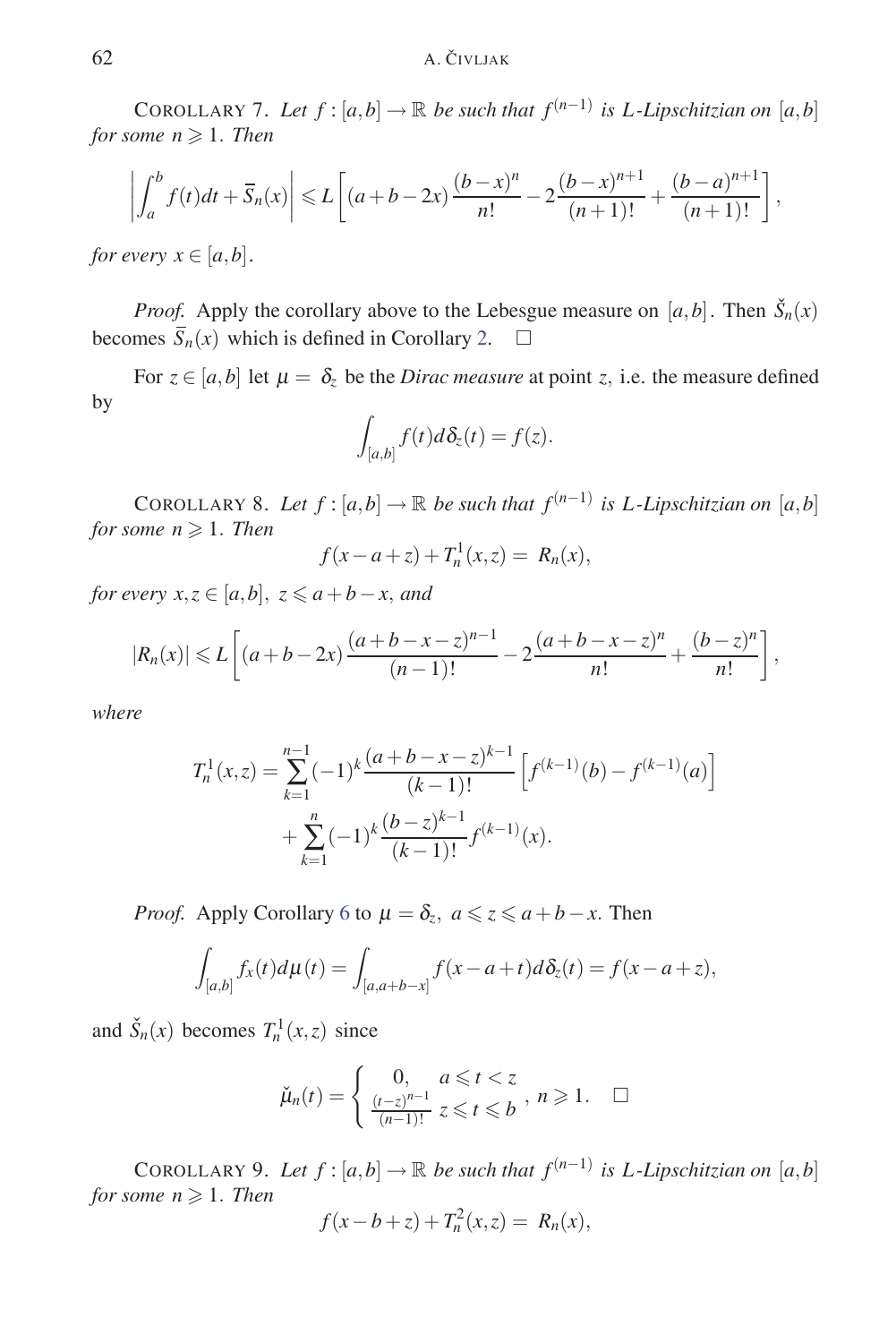*for every*  $x, z \in [a, b]$ ,  $a + b - x < z \le b$ , and

$$
|R_n(x)| \leqslant L \frac{(b-z)^n}{n!},
$$

*where*

$$
T_n^2(x,z) = \sum_{k=1}^n (-1)^k \frac{(b-z)^{k-1}}{(k-1)!} f^{(k-1)}(x).
$$

*Proof.* Apply Corollary 6 to  $\mu = \delta_z$ ,  $a + b - x < z \le b$ . Then

$$
\int_{[a,b]} f_x(t) d\mu(t) = \int_{(a+b-x,b]} f(x-b+t) d\delta_z(t) = f(x-b+z),
$$

while  $\check{S}_n(x)$  becomes  $T_n^2(x, z)$ .  $\square$ 

THEOREM 4. Let  $f : [a,b] \to \mathbb{R}$  be such that  $f^{(n-1)}$  is a continuous function of *bounded variation on*  $[a,b]$  *for some n*  $\geqslant$  1*. Then* 

$$
\left| \int_{[a,b]} f_x(t) d\mu(t) - \mu({a}) f(x) + S_n(x) \right|
$$
  
\n
$$
\leq \sup_{t \in [a,b]} |P_n(t) - P_n(a+b-x)| V_a^b(f^{(n-1)})
$$

*for every*  $x \in [a,b]$ *, where*  $V_a^b(f^{(n-1)})$  *is the total variation of*  $f^{(n-1)}$  *on*  $[a,b]$ *.* 

*Proof.* If  $F : [a, b] \rightarrow \mathbb{R}$  is bounded and the Stieltjes integral

$$
\int_{[a,b]} F(t) df^{(n-1)}(t)
$$

exists, then

$$
\left| \int_{[a,b]} F(t) df^{(n-1)}(t) \right| \leqslant \sup_{t \in [a,b]} |F(t)| \cdot V_a^b(f^{(n-1)}).
$$

Applying this estimation to  $R_n(x)$  we have

$$
|R_n(x)| = \left| \int_{[a,b]} \left[ K_n(x,t) - K_n(x,a) \right] df^{(n-1)}(t) \right|
$$
  
\$\leq\$ sup  $|K_n(x,t) - K_n(x,a)| V_a^b(f^{(n-1)})$   
\$\leq\$ sup  $|P_n(t) - P_n(a+b-x)| V_a^b(f^{(n-1)})$ .

Therefore, our assertion follows from Theorem 1.  $\Box$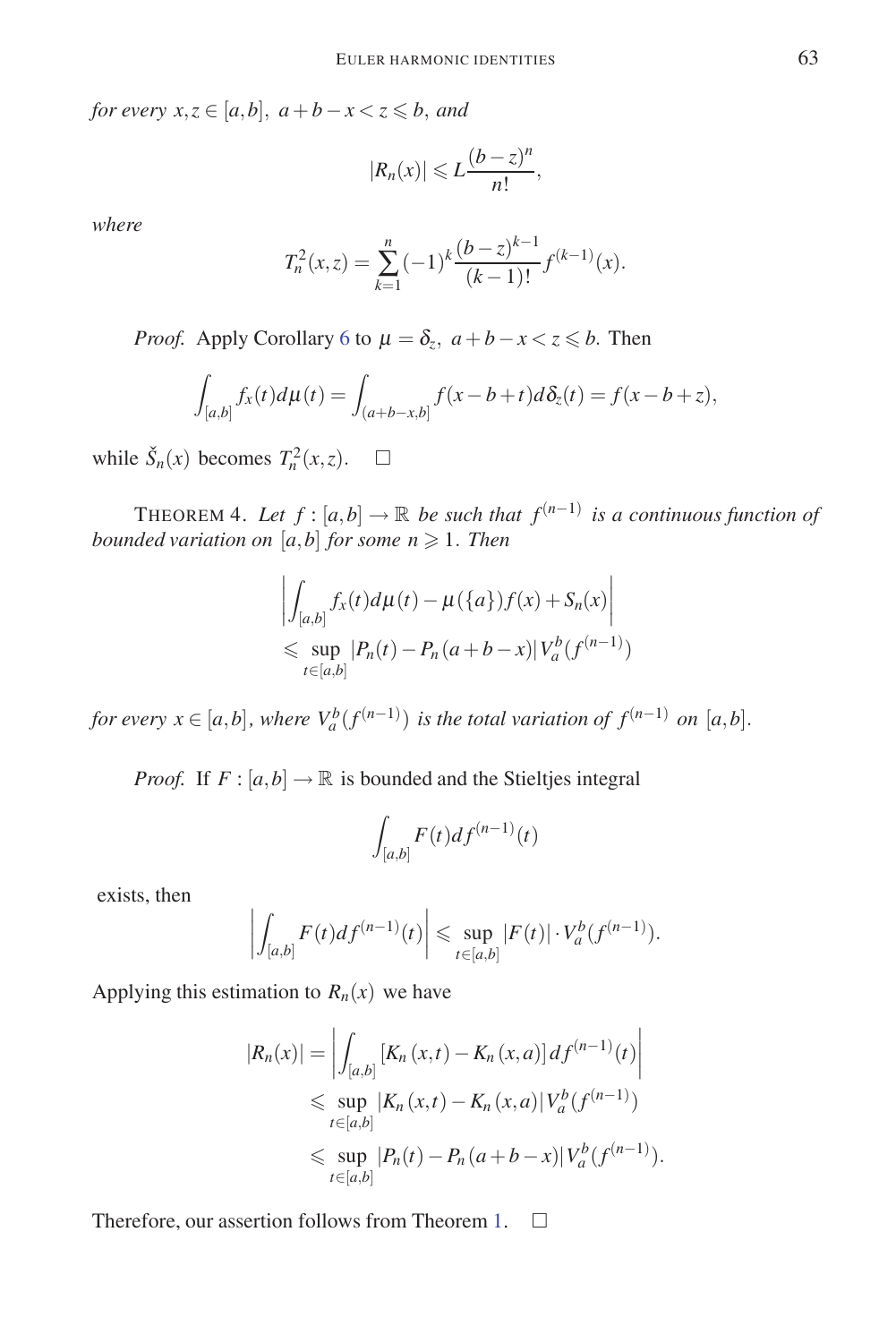COROLLARY 10. If f is a continuous function of bounded variation on  $[a,b]$ , *then*

$$
\int_{[a,b]} f_x(t) d\mu(t) - f(x)\mu([a,b]) = R_1(x),
$$

*and*

$$
|R_1(x)| \le \sup_{t \in [a,b]} |P_1(t) - P_1(a+b-x)|V_a^b(f),
$$

*for every*  $x \in [a, b]$ *.* 

*Proof.* Put  $n = 1$  in the theorem above.  $\Box$ 

COROLLARY 11. *If f is a continuous function of bounded variation on* [*a,b*] *and*  $\mu \geqslant 0$ , *then* 

$$
\left| \int_{[a,b]} f_x(t) d\mu(t) - f(x) \mu([a,b]) \right|
$$
  
\n
$$
\leq \frac{1}{2} [\check{\mu}_1(b) - \check{\mu}_1(a) + |\check{\mu}_1(a) + \check{\mu}_1(b) - 2\check{\mu}_1(a+b-x)] |V_a^b(f),
$$

*for every*  $x \in [a, b]$ .

*Proof.* Put  $n = 1$  in the corollary above and note that

$$
\sup_{t \in [a,b]} |P_1(t) - P_1(a+b-x)|
$$
  
= 
$$
\sup_{t \in [a,b]} |\check{\mu}_1(t) - \check{\mu}_1(a+b-x)|
$$
  
= 
$$
\max{\{\check{\mu}_1(a+b-x) - \check{\mu}_1(a), \check{\mu}_1(b) - \check{\mu}_1(a+b-x)\}}
$$
  
= 
$$
\frac{1}{2} [\check{\mu}_1(b) - \check{\mu}_1(a) + |\check{\mu}_1(a) + \check{\mu}_1(b) - 2\check{\mu}_1(a+b-x)]
$$
.

COROLLARY 12. Let  $f : [a,b] \to \mathbb{R}$  be such that  $f^{(n-1)}$  is a continuous function *of bounded variation on*  $[a,b]$  *for some n*  $\geq$  2. *Then for*  $\mu \geq 0$  *we have* 

$$
\left| \int_{[a,b]} f_x(t) d\mu(t) + \check{S}_n(x) \right|
$$
  
\n
$$
\leq \frac{1}{2} [\check{\mu}_n(b) + |\check{\mu}_n(b) - 2\check{\mu}_n(a+b-x)|] V_a^b(f^{(n-1)}),
$$

*for every*  $x \in [a, b]$ .

*Proof.* Apply Corollary 1 and the theorem above to the  $\mu$ -harmonic sequence  $(\check{\mu}_n, n \geq 1)$ . Then for  $n \geq 2$ 

$$
\sup_{t \in [a,b]} |\check{\mu}_n(t) - \check{\mu}_n(a+b-x)| = \frac{1}{2} [\check{\mu}_n(b) + |\check{\mu}_n(b) - 2\check{\mu}_n(a+b-x)|]. \quad \Box
$$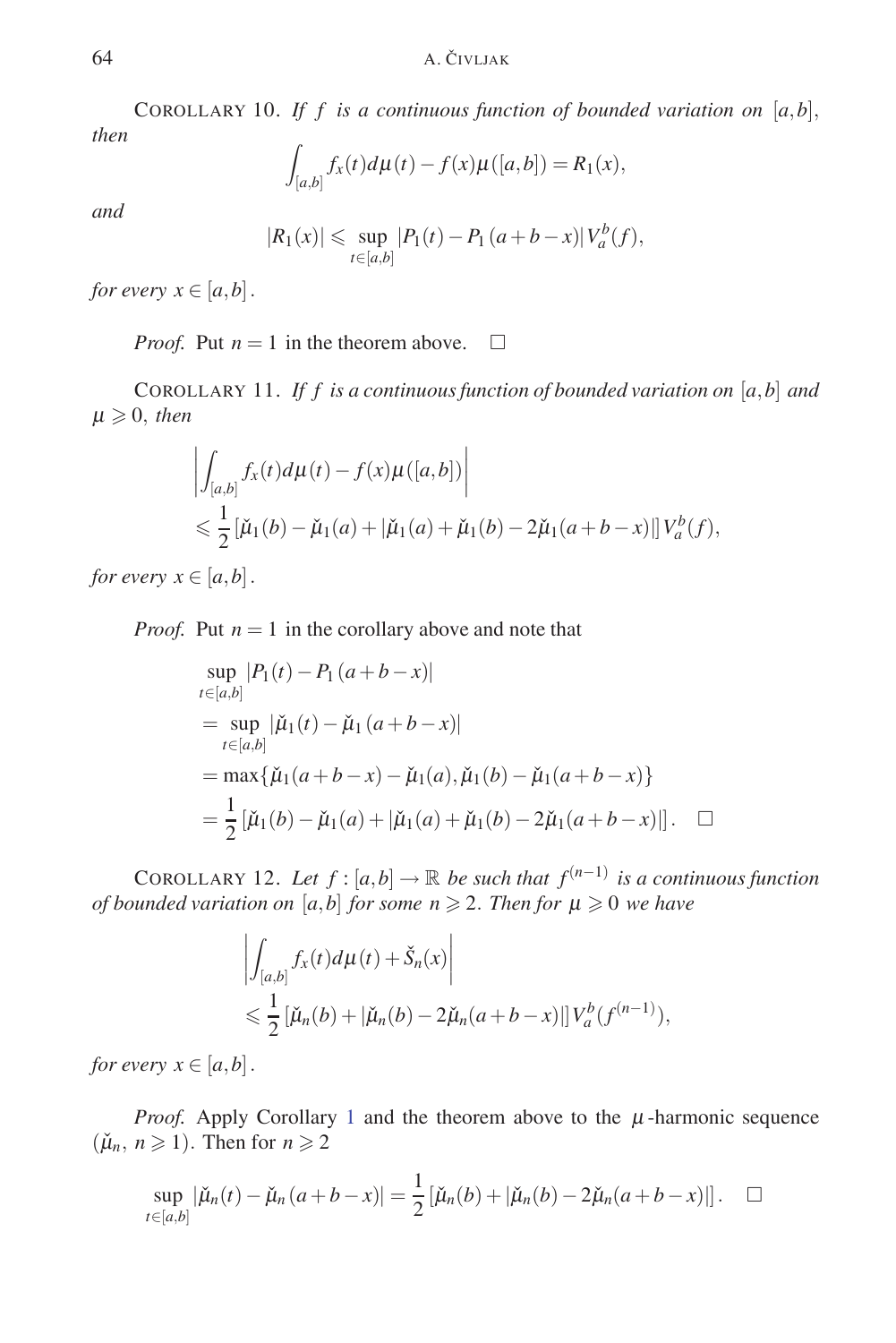COROLLARY 13. Let  $f : [a,b] \to \mathbb{R}$  be such that  $f^{(n-1)}$  is a continuous function *of bounded variation on*  $[a,b]$  *for some n*  $\geqslant$  1*. Then* 

$$
\left|\int_a^b f(t)dt + \overline{S}_n(x)\right| \leqslant \frac{(b-a)^n}{2n!} \left[1 + \left|1 - 2\frac{(b-x)^n}{(b-a)^n}\right|\right] V_a^b(f^{(n-1)}),
$$

*for every*  $x \in [a, b]$ .

*Proof.* Apply Corollary 2 and the corollary above to the Lebesgue measure on  $[a,b]$ .  $\square$ 

COROLLARY 14. Let  $f : [a,b] \to \mathbb{R}$  be such that  $f^{(n-1)}$  is a continuous function *of bounded variation on*  $[a,b]$  *for some n*  $\geq$  1*. Then* 

$$
\begin{aligned} \left| f(x-a+z) + T_n^1(x,z) \right| \\ &\leq \frac{(b-z)^{n-1}}{2(n-1)!} \left[ 1 + \left| 1 - 2\frac{(a+b-x-z)^{n-1}}{(b-z)^{n-1}} \right| \right] V_a^b(f^{(n-1)}), \end{aligned}
$$

*for every*  $x, z \in [a, b]$ ,  $z \le a + b - x$ , where  $T_n^1(x, z)$  *is from Corollary* 8*.* 

*Proof.* Apply Corollaries 8 and 12 to  $\mu = \delta_z$ ,  $a \leq z \leq a + b - x$ .  $\Box$ 

COROLLARY 15. Let  $f : [a,b] \to \mathbb{R}$  be such that  $f^{(n-1)}$  is a continuous function *of bounded variation on*  $[a,b]$  *for some n*  $\geq$  1*. Then* 

$$
\left|f(x-b+z)+T_n^2(x,z)\right| \leqslant \frac{(b-z)^{n-1}}{(n-1)!}V_a^b(f^{(n-1)}),
$$

*for every*  $x, z \in [a, b]$ *,*  $a + b - x < z \le b$ *, where*  $T_n^2(x, z)$  *is from Corollary* 9*.* 

*Proof.* Apply Corollaries 9 and 12 to  $\mu = \delta_z$ ,  $a + b - x < z \le b$ .  $\Box$ 

THEOREM 5. Let  $f : [a,b] \to \mathbb{R}$  be such that  $f^{(n)} \in L_p[a,b]$  for some  $n \geqslant 1$  and  $1 < p < \infty$ *. Then* 

$$
\left| \int_{[a,b]} f_x(t) d\mu(t) - \mu({a}) f(x) + S_n(x) \right|
$$
  
\n
$$
\leq \| P_n - P_n(a+b-x) \|_q \| f^{(n)} \|_p,
$$

*for every*  $x \in [a, b]$ *, where*  $1/p + 1/q = 1$ *.*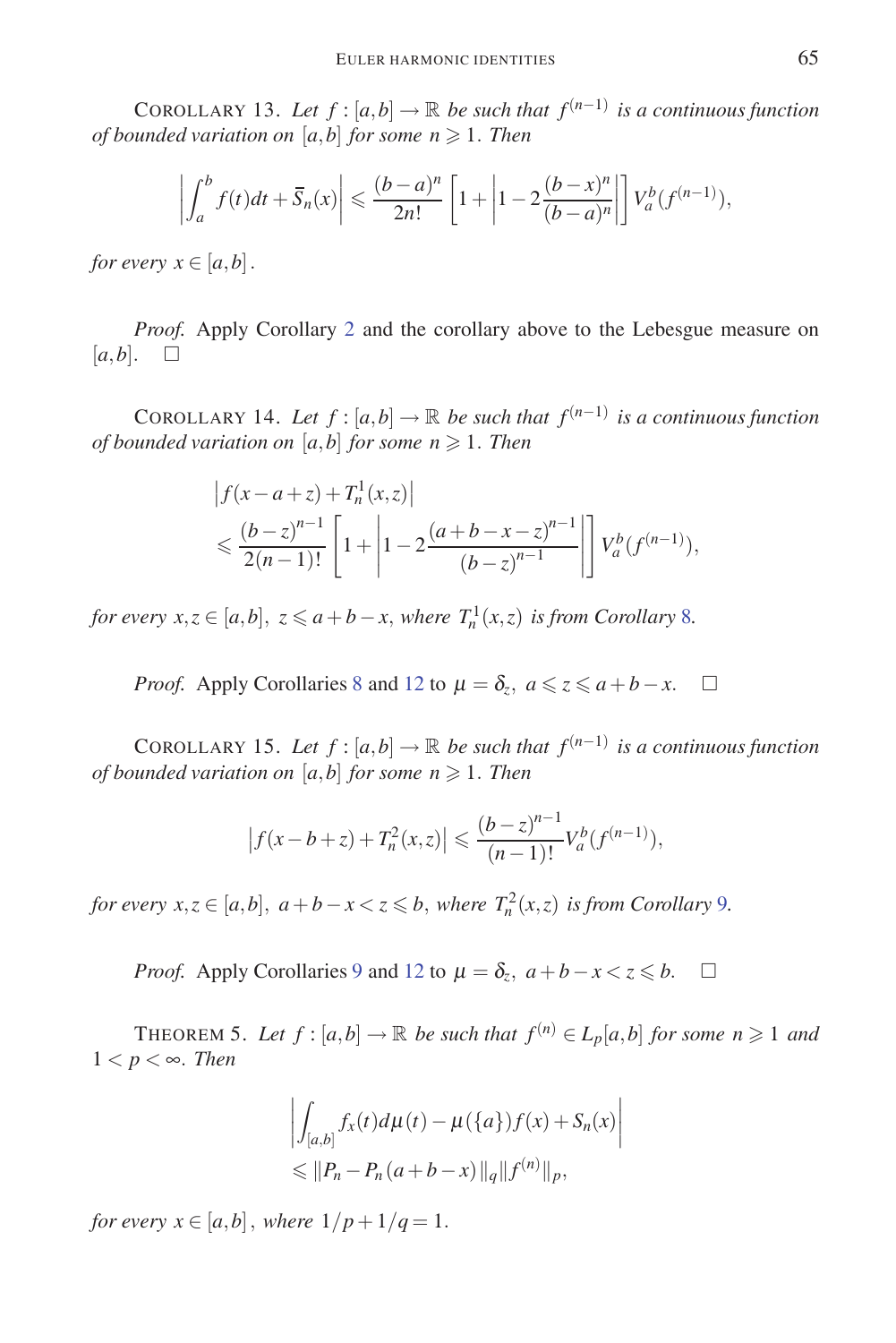*Proof.* By applying the Hölder inequality we have

$$
|R_n(x)| \leq \int_a^b |K_n(x,t) - K_n(x,a)| |f^{(n)}(t)| dt
$$
  
\n
$$
\leq \left( \int_a^b |K_n(x,t) - K_n(x,a)|^q dt \right)^{1/q} ||f^{(n)}||_p
$$
  
\n
$$
= \left( \int_a^b |P_n(t) - P_n(a+b-x)|^q dt \right)^{1/q} ||f^{(n)}||_p,
$$

which proves our assertion.  $\square$ 

COROLLARY 16. *If*  $f' \in L_p[a, b]$ *, for*  $1 < p < \infty$ *, then* 

$$
\left| \int_{[a,b]} f_x(t) d\mu(t) - f(x) \mu([a,b]) \right| \leq (b-a)^{1/q} \| \mu \| \| f' \|_p
$$

*for every*  $x \in [a, b]$ *, where*  $1/p + 1/q = 1$ *.* 

*Proof.* Put  $n = 1$  in the theorem above and note that

$$
\begin{aligned} |\check{\mu}_1(t) - \check{\mu}_1(a+b-x)| \\ &= \left| \int_{[a,b]} \left[ \chi_{[a,t]}(s) - \chi_{[a,a+b-x]}(s) \right] d\mu(s) \right| \\ &\leqslant \int_{[a,b]} \left| \chi_{[a,t]}(s) - \chi_{[a,a+b-x]}(s) \right| d\left| \mu \right| (s) \\ &\leqslant \int_{[a,b]} d\left| \mu \right| (s) = \left| \mu \right|, \end{aligned}
$$

where  $\chi_A$  is the indicator function of A.  $\Box$ 

COROLLARY 17. Let  $f : [a,b] \to \mathbb{R}$  be such that  $f^{(n)} \in L_p[a,b]$  for some  $n \geq 2$ *and*  $1 < p < \infty$ *. Then* 

$$
\left| \int_{[a,b]} f_x(t) d\mu(t) + \check{S}_n(x) \right|
$$
  
\$\leqslant \frac{(b-a)^{n-2}}{(n-2)!} \left[ \frac{(b-x)^{q+1} + (x-a)^{q+1}}{q+1} \right]^{1/q} ||\mu|| ||f^{(n)}||\_p,

*for every*  $x \in [a,b]$ *, where*  $1/p + 1/q = 1$ *.* 

*Proof.* Apply the theorem above to the  $\mu$ -harmonic sequence  $(\check{\mu}_n, n \ge 1)$  and note that  $\mu_n$  is *L*-Lipschitzian, for  $n \geq 2$ , with

$$
L = \max_{a \leq t \leq b} |\check{\mu}'_n(t)| = \max_{a \leq t \leq b} |\check{\mu}_{n-1}(t)|
$$
  

$$
\leq \frac{(b-a)^{n-2}}{(n-2)!} ||\mu||.
$$